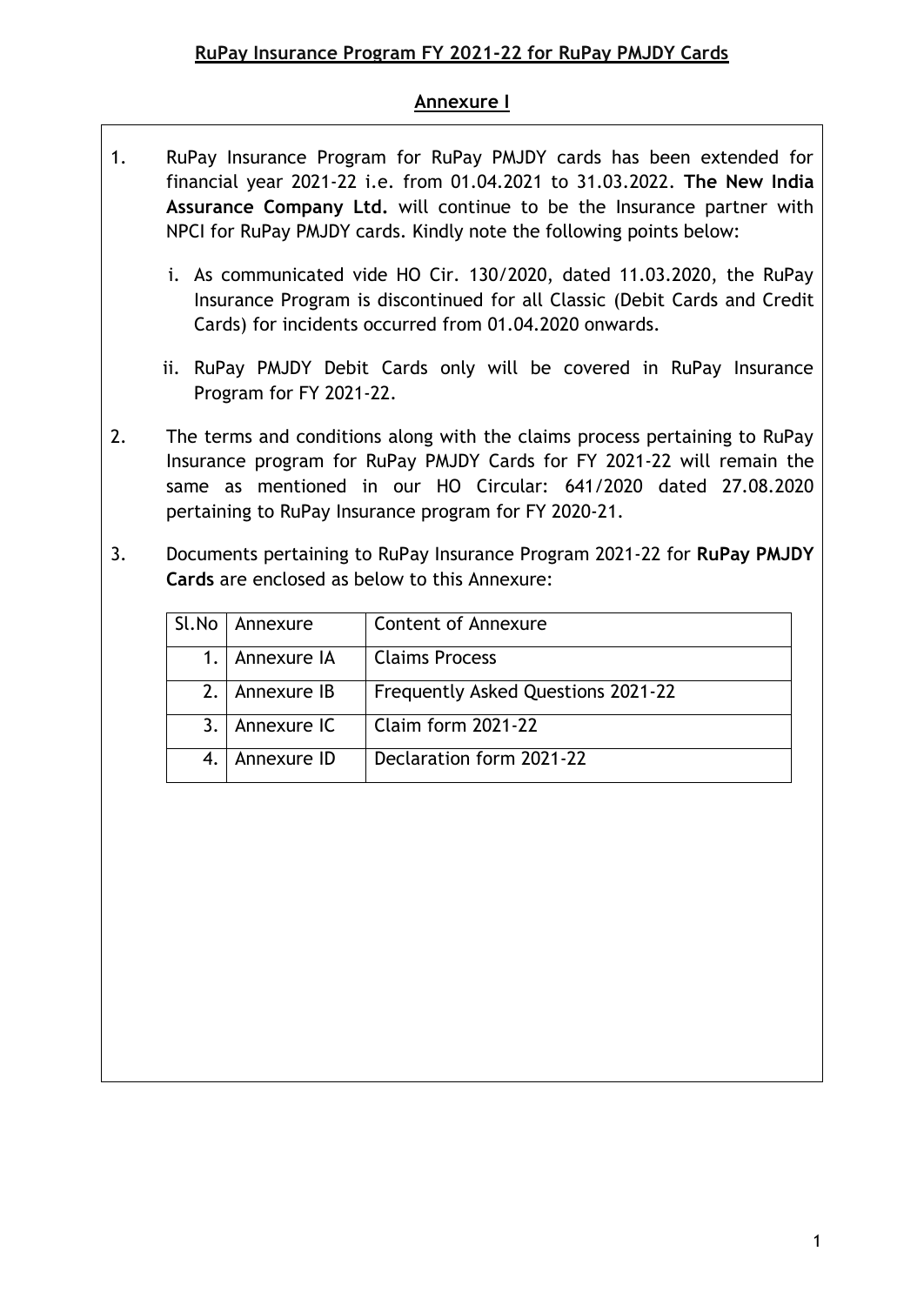# **Annexure I A - Claims Process**

# **A) Claim intimation**

- 1. All the claims where incident has happened in the Financial year 2021-22, should be intimated to the dedicated claims id **[rupay@newindia.co.in](mailto:rupay@newindia.co.in)**
- 2. A printed copy of the captioned intimation email should be sent to The New India Assurance Co. Ltd. along with all other documents.
- 3. Claim intimation should be within Ninety (90) days from the date of accident. In case where a person is hospitalized (and under a critical condition) and is unable to file claim within 90 days of loss/incident such claim cases will be accepted by The New India Assurance Co. Ltd. for investigation and honoured, if all terms under the policy are met as on date of accident.

# **B) Documents Receipt / Follow-up**

All documents are to be received at **The New India Assurance Co. Ltd**. office at the below mentioned address :

**Senior Divisional Manager Department - RuPay Insurance Program The New India Assurance Co. Ltd. DO 142300 1 st Floor, NCL Premises Plot No. C-6, Bandra Kurla Complex Bandra East, Mumbai- 400051**

- 1. Claim intimation should be within Ninety (90) days from the date of accident. In case where a person is hospitalized (and under a critical condition) and is unable to file claim within 90 days of loss/incident such claim cases will be accepted by The New India Assurance Co. Ltd. for investigation and honoured, if all terms under the policy are met as on date of accident.
- 2. All supporting documents relating to the claim must be submitted within sixty (60) days from the date of intimation.
- 3. The eligible claims will be settled in ten (10) working days from the date of receiving the complete documents set.
- 4. In case the settlement is not confirmed, the Bank should follow up with The New India Assurance Co. Ltd.  $\frac{d}{dx}$  COR NPCI for status update of the claim and comply for the pending requirements in hard copy by post/courier. (Scanned images of required documents shall not be sent to the Insurance Company).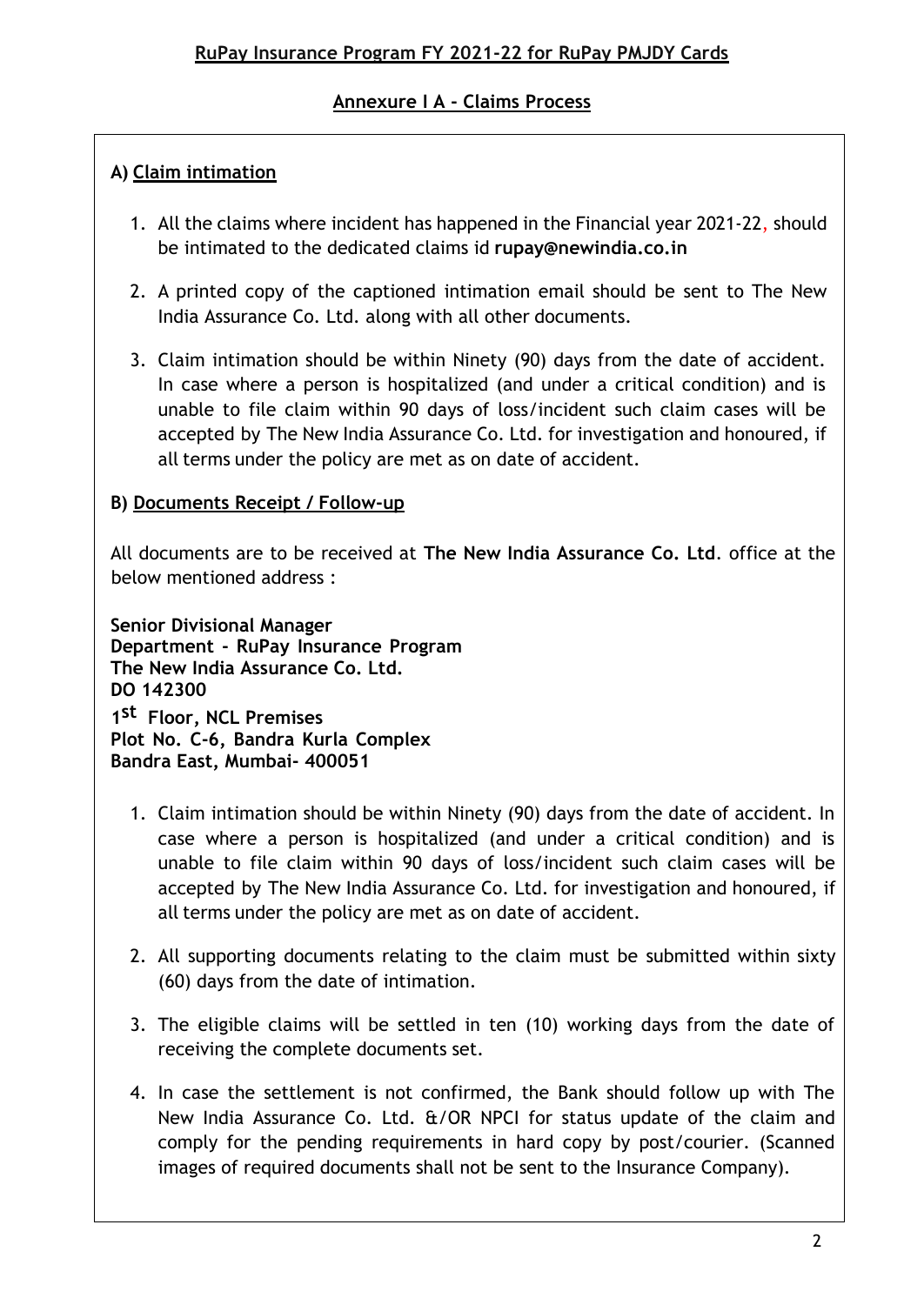- 5. In case documents are not received within sixty (60) days of claim intimation, 1st reminder, hard copy letter will be issued to our Bank by The New India Assurance Co. Ltd. followed by an email communication.
- 6. 2nd reminder hard copy letter will be sent by The New India Assurance Co. Ltd. after eighty one (81) days from claim intimation followed by an email.
- 7. Closure letter, hard copy letter will be sent to our Bank on 90th day from claim intimation in case of no communication received from our Bank.

# **C) Investigator Appointment (Specific cases that need detailed investigation)**

Based on the merit of the claim, The New India Assurance Co. Ltd investigation team shall be appointed. Turn Around Time  $(TAT)$ : T +3 (T is the day on which the claim documents received from our Bank).

In 30 days, Investigation report will be finalized. If there is a delay because of some more facts, an interim report will be requested.

# **D) Claims Follow up / Processing**

The reminders shall be sent by New India Assurance Co. Ltd. to member Bank at regular intervals for pending claim documents, a communication via letter in hard copy / email will be sent to client with defined timeline. All emails sent for the purpose of follow up should be marked to NPCI Insurance mail id: [rupayinsurance@npci.org.in.](mailto:rupayinsurance@npci.org.in)

Reminder process would be same for the documents deficiency also.

1st reminder T+61

2nd reminder T+81

Closure Letter T+90

T is Date of Intimation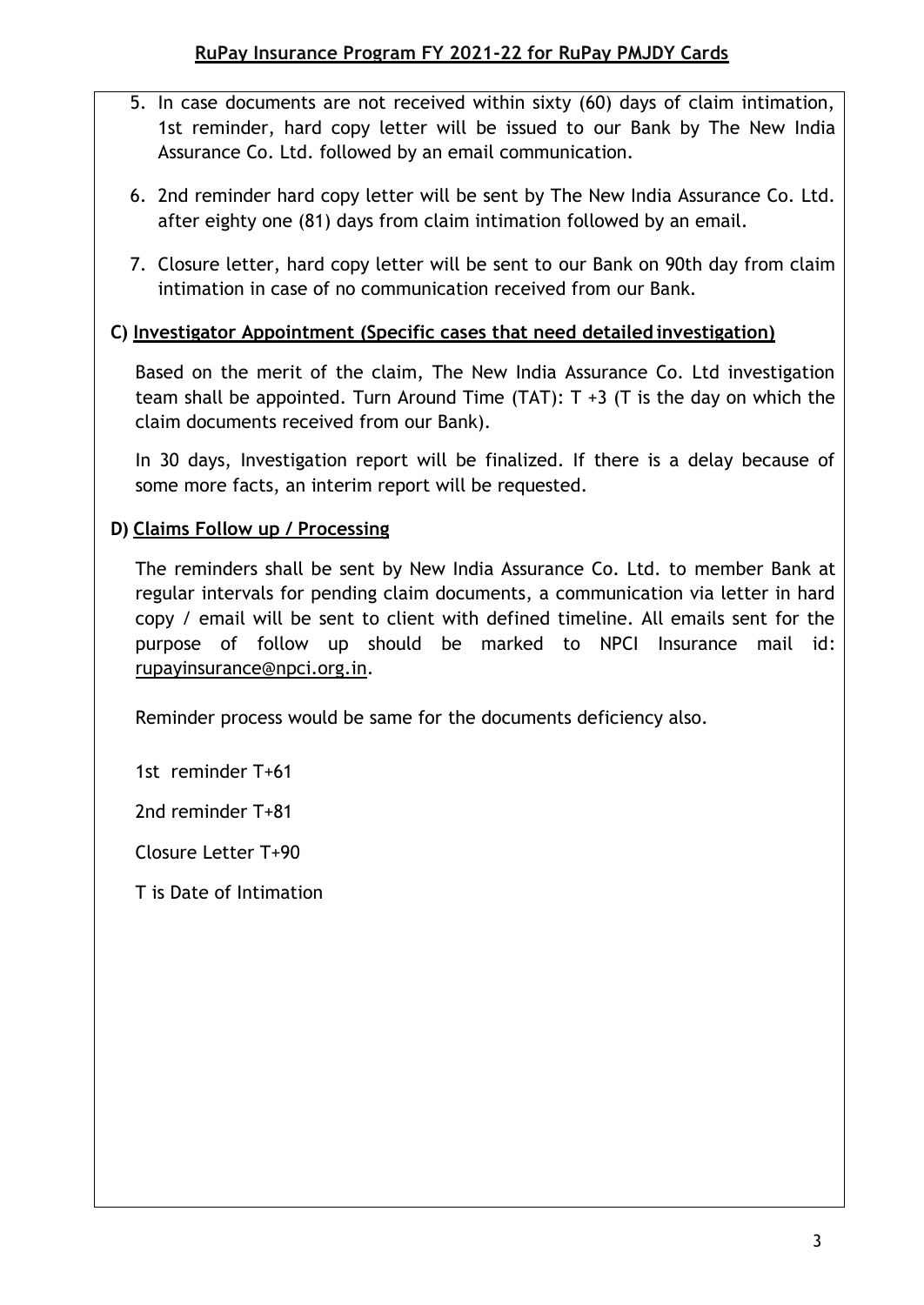# **E) Escalation Matrix**

# **For Claims & Policy Administration**

| SI.<br>no      | <b>Escalation</b> Name<br>Level |                               | <b>Designation</b>           | <b>Email ID</b>                      | Contact<br><b>Number</b> |
|----------------|---------------------------------|-------------------------------|------------------------------|--------------------------------------|--------------------------|
|                | First                           | Ms. Deepa<br>Bavdankar        | Sr.<br>Divisional<br>Manager | Deepa.b@newindia.co.in               | $022 -$<br>26591702      |
|                |                                 | Mr. Ravi<br>Dabhade           | Asst.<br>Manager             | ravi.dabhade@newindia.co.in          | $022 -$<br>26590156      |
|                |                                 | Ms.Disha.<br>Jiwatrama<br>Ini | Admin.<br><b>Officer</b>     | disha.jiwatramani@newindia.<br>co.in | $022 -$<br>26590156      |
| $\overline{2}$ | Second                          | Mr. Kiran<br>Jacob            | Regional<br>Manager          | kiran.jacob@newindia.co.in           | $022 -$<br>26633235      |
| ß              | Final                           | Mr. Prakash<br>Rewankar       | <b>DGM</b>                   | prakash.rewankar@newindia.<br>co.in  | $022 -$<br>22708239      |

## **F) Claim Payment**

Once the claim is approved, the payment in the form of **NEFT** shall be done to the cardholder (in case of Disablement) / to nominee or legal heir (in case of Death) along with a covering letter.

### **G) Dispute Management**

Committee of 3 people as mentioned below to resolve the dispute.

- 1. Representative from The New India Assurance Co. Ltd.
- 2. Representative from NPCI.
- 3. Representative/s of the disputing Bank/s.

### **H) Document Check list –**

### **For Accidental Death Claims**:

- a) Claim Form duly completed and signed.
- b) Original or Certified copy of Death Certificate.
- c) Original or Certified copy of FIR/ Police report giving description of the accident.
- d) Original or certified copy of Post Mortem Report along with Chemical Analysis/ FSL reports (wherever applicable).
- e) Aadhar copies of Cardholder and Nominee.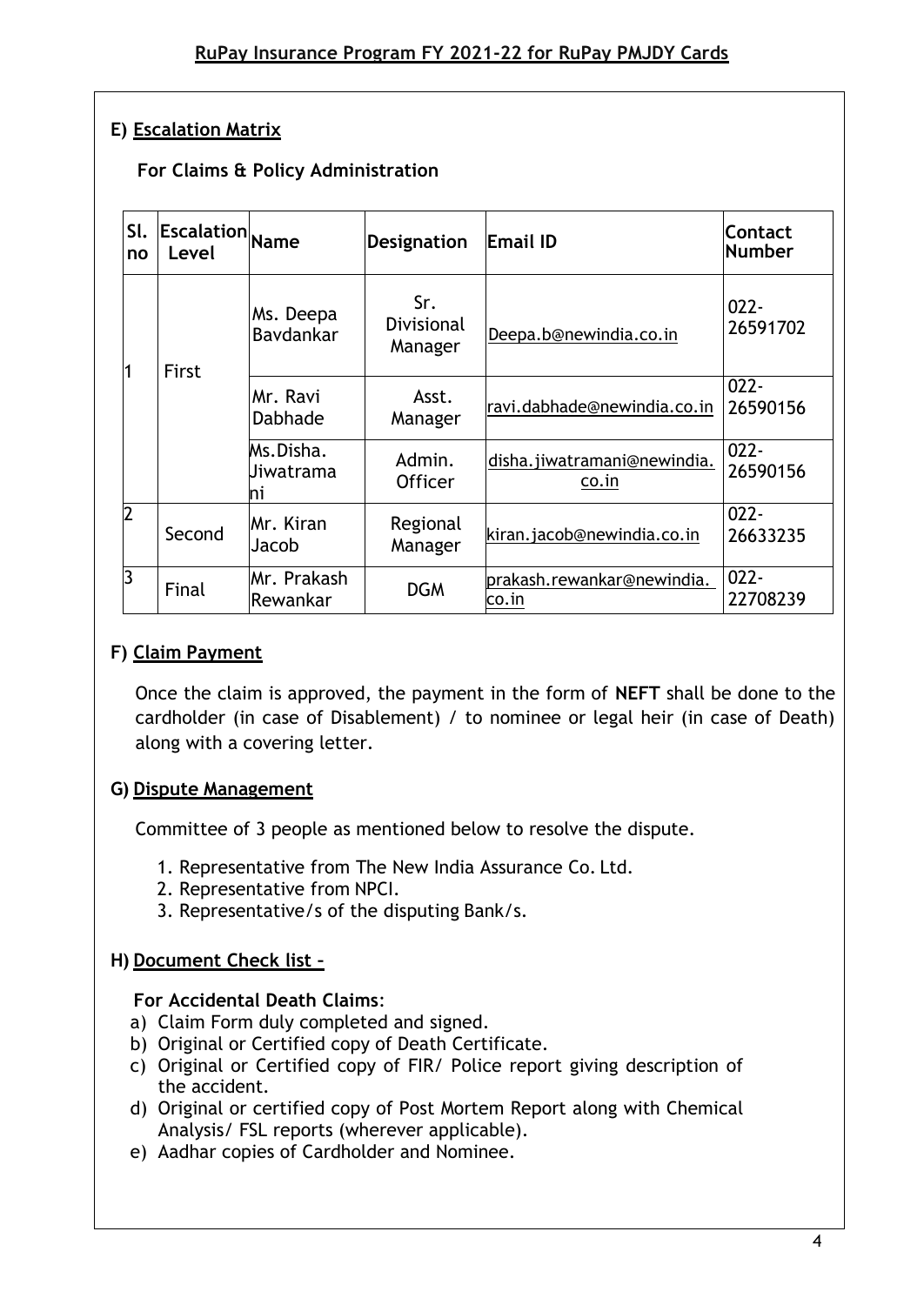- f) Declaration from Card Issuing Banks duly signed by authorized signatory and bank stamp: specifying that:
	- 1. Cardholder is holding a RuPay card on RuPay issued IIN (Issuer Identification Number-First 6 Digits of Card Number) and mention the 16 digit card number.
	- 2. Compliance of 90 days transaction criteria (to be supported with transaction log/ account statement from the bank's system).
	- 3. Nominee Name and its banking details (including Passbook copy).
	- 4. Brief description of Accident as per FIR translated in English or Hindi.
	- 5. Bank official's Name and contact details with email ID.

## **For Permanent Total Disability Claim**

- a) Claim Form duly completed and signed.
- b) Discharge card along with case history confirmation therein duration & percentage of disability duly certified by the concerned/treating Physician/Surgeon.
- c) Original or Certified copy of FIR/ Police report giving description of the accident.
- d) All investigation report in original copies\* thereof in respect of tests had undergone pertaining to accident.
- e) Additional documents, if any, based on merit of the loss.
- f) Aadhar copies of Cardholder and Nominee
- g) Declaration from Card Issuing Banks duly signed by authorized signatory and bank stamp specifying that:
	- 1. Cardholder is holding a RuPay card on RuPay issued IIN and mention the 16 digit card number
	- 2. Compliance of 90 days transaction criteria (to be supported with transaction log / account statement from the Bank system)
	- 3. Nominee Name and banking details (including Passbook copy)
	- 4. Brief description of Accident as per FIR translated in English or Hindi.
	- 5. Bank official's Name and contact details with email ID.

\*\* If the original claim documents are submitted to any particular General Insurance co., copies of the same duly certified by Branch in-charge of RuPay card issuing bank can be submitted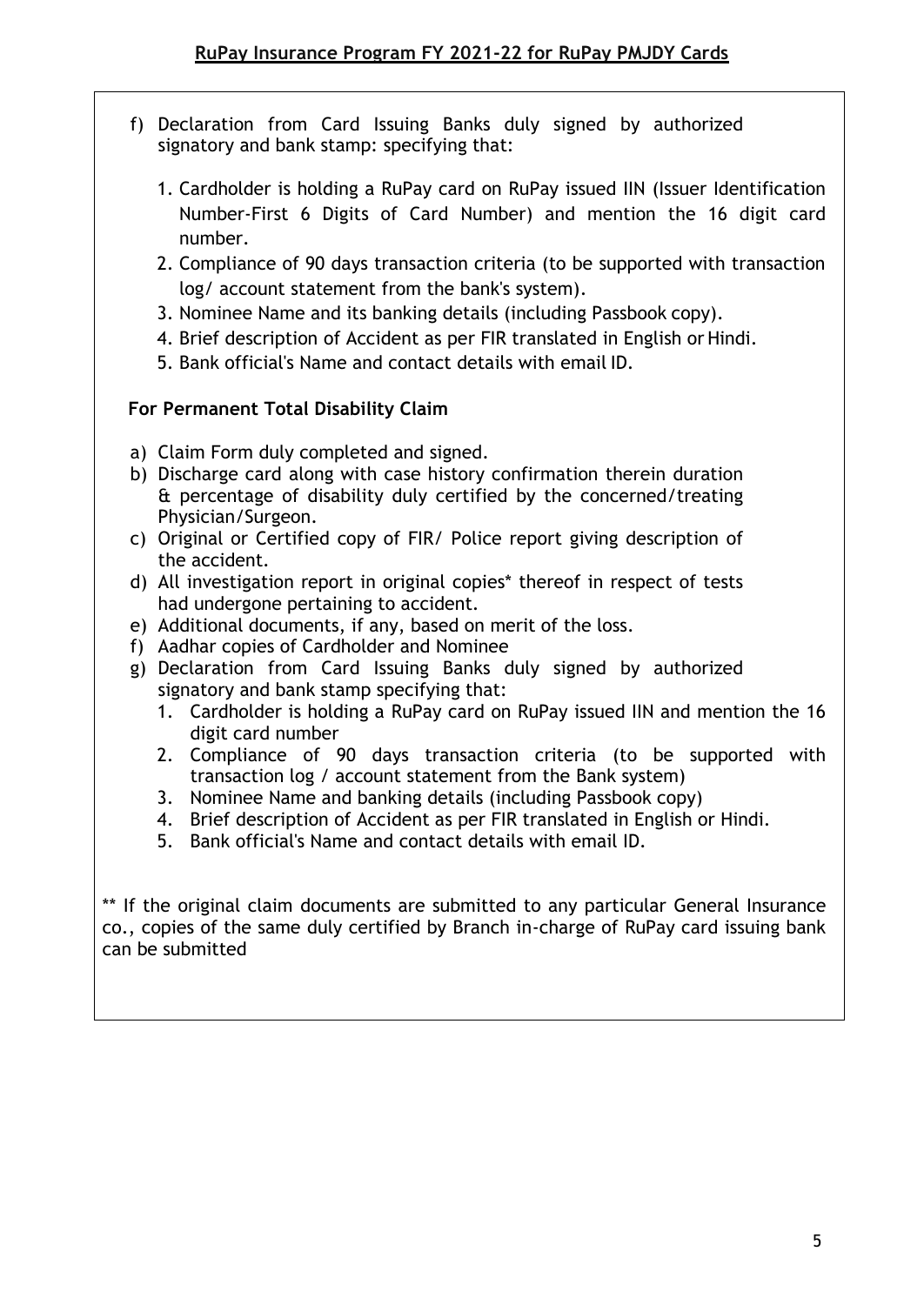### **Annexure IB- Frequently Asked Questions 2021-22**

# **Death Claims**

### **Q1. What is an accident?**

Ans. Accident or Accidental means a sudden, unforeseen and involuntary event caused by external, visible and violent means.

## **Q2. What are the benefits payable under this policy?**

- Ans. Now you can protect yourself with Personal Accident Insurance against accidental injuries caused by all kind of accidents. The policy provides the benefits to you, for Accidental Death and Permanent Total Disability.
- **Q3. Does the Personal Accident policy cover natural death, suicide or death due to some illness/ disease/ pregnancy ?**
- Ans. No, Personal Accident policy covers death occurring only due to accidents or accidental injuries which are non- intentional or not self-inflicted.

## **Q4. What is the available sum insured under the plan?**

- Ans. Sum insured of Rs 1 lakh for RuPay cardholders, RuPay cardholders of Old **\*** PMJDY Cards and of Rs 2 lakhs for RuPay cardholders of New\*\* PMJDY cards.
- **\*** PMJDY OLD- RuPay PMJDY Cards issued to PMJDY accounts opened till 28.08.2018.
- **\*\*** PMJDY NEW- RuPay PMJDY Cards issued to PMJDY accounts opened after 28.08.2018.

## **Q5. What is the eligibility criterion to avail Personal Accident Insurance cover on my RuPay Card?**

- Ans : Benefits of Insurance will be available to the Cardholders who have performed minimum one successful transaction as under :
	- 1. financial or non-financial transaction at any Channel both Intra and Inter-bank i.e. on-us (ATM/MicroATM/POS/e-com/Business Correspondent of the bank at locations by any payment instrument) within 90 days prior to date of accident including accident date of RuPay PMJDY Cardholders or off us (same bank channels- Bank Customer/RuPay cardholder transactions at other bank channels).

# **Q6. Is there any age limit for availing Personal Accident Policy?**

Ans. Personal Accident Insurance is open to all RuPay cardholders above 5 years subject to fulfillment of the terms and conditions of the policy as revised from time to time.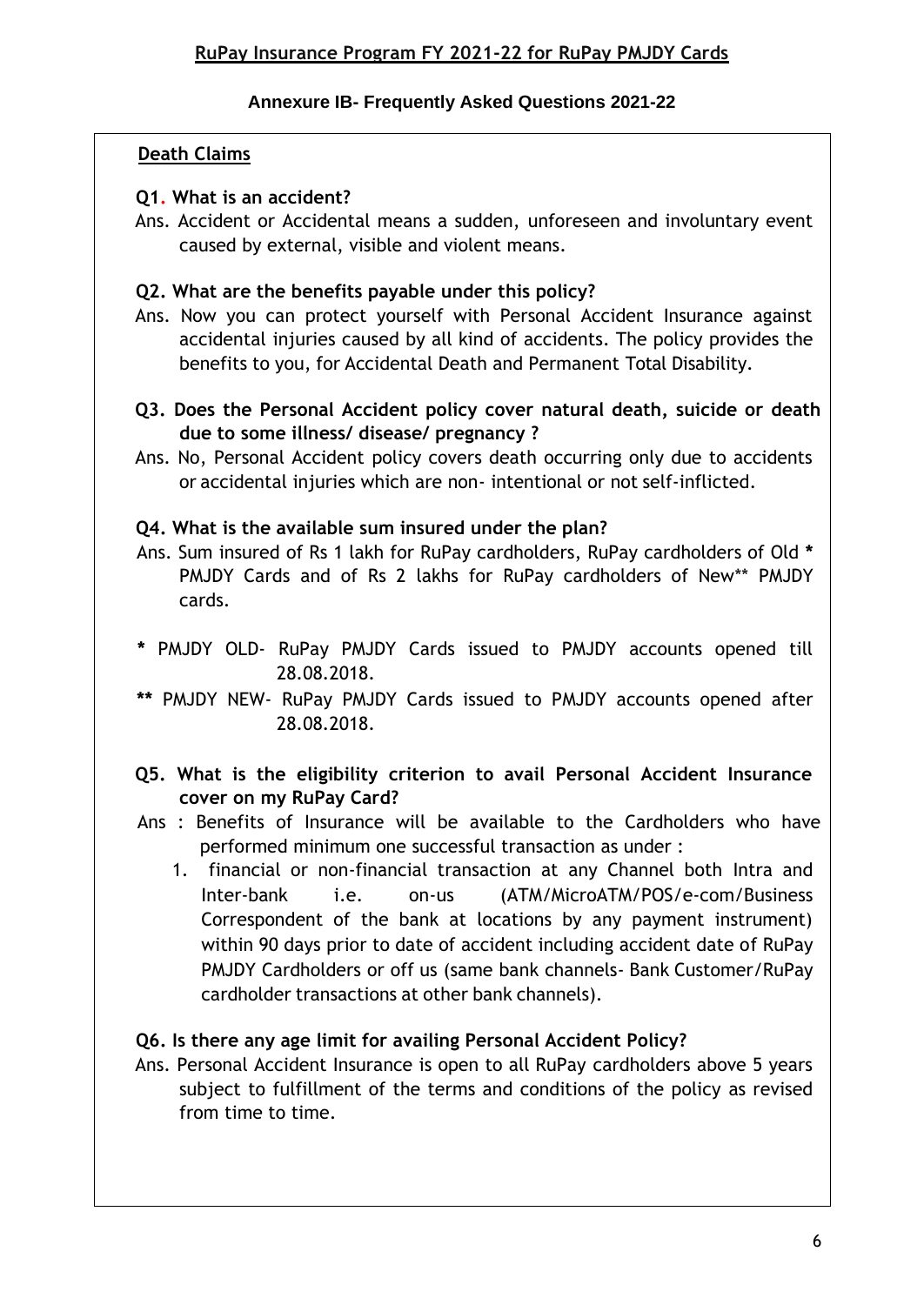## **Q7. Does the policy have a worldwide coverage?**

Ans. Yes, the Personal Accident policy will cover you even if the incident has happened when out of the country. Claim will be paid in Indian rupees as per the sum insured on submission of required documentation. There is no negative list of countries.

## **Q8. Who can be the beneficiary?**

Ans. The beneficiary could be nominee on the account of the cardholder or legal heir as per competent court order.

## **Q9. Who is the beneficiary in case there are multiple heirs / beneficiaries?**

Ans. In case of multiple beneficiaries the claim is settled in the name of heir as per legal heir certificate submitted.

In case the legal heir absolutes his right of claim (i.e. legal heir doesn't want to claim) we will need the NOC from him/her and the claim can be settled in the name of other beneficiary so nominated.

## **Q10. How do I make a claim?**

Ans. Please fill the entire documents as per the checklist and submit the same to the Bank / Bank branch where RuPay cardholder has an account.

## **Q11. Whom should I contact in case of a claim?**

Ans. Please contact RuPay cardholder Bank / Bank branch of which RuPay cardholder has a card for intimating claim.

## **Q12. What are the claim documents to be submitted in case of a claim, whether incident has happened in India or overseas?**

# Ans. For Accidental Death Claims:

- a) Claim Form duly completed and signed.
- b) Original or Certified copy of Death Certificate.
- c) Original or Certified copy of FIR/ Police report giving description of the accident.
- d) Original or certified copy of Post Mortem Report along with Chemical Analysis/ FSL reports (wherever applicable).
- e) Aadhar copies of Cardholder and Nominee.
- f) Declaration from Card Issuing Banks duly signed by authorized signatory and bank stamp: specifying that:
	- 1. Cardholder is holding a RuPay card on RuPay issued IIN (Issuer Identification Number-First 6 Digits of Card Number) and mention the 16 digit card number.
	- 2. Compliance of 90 days transaction criteria (to be supported with transaction log/ account statement from the bank's system).
	- 3. Nominee Name and its banking details (including Passbook copy).
	- 4. Brief description of Accident as per FIR translated in English or Hindi.
	- 5. Bank official's Name and contact details with email ID.

\*\* If the original claim documents are submitted to any particular General Insurance co., copies of the same duly certified by Branch in-charge of RuPay card issuing bank can be submitted.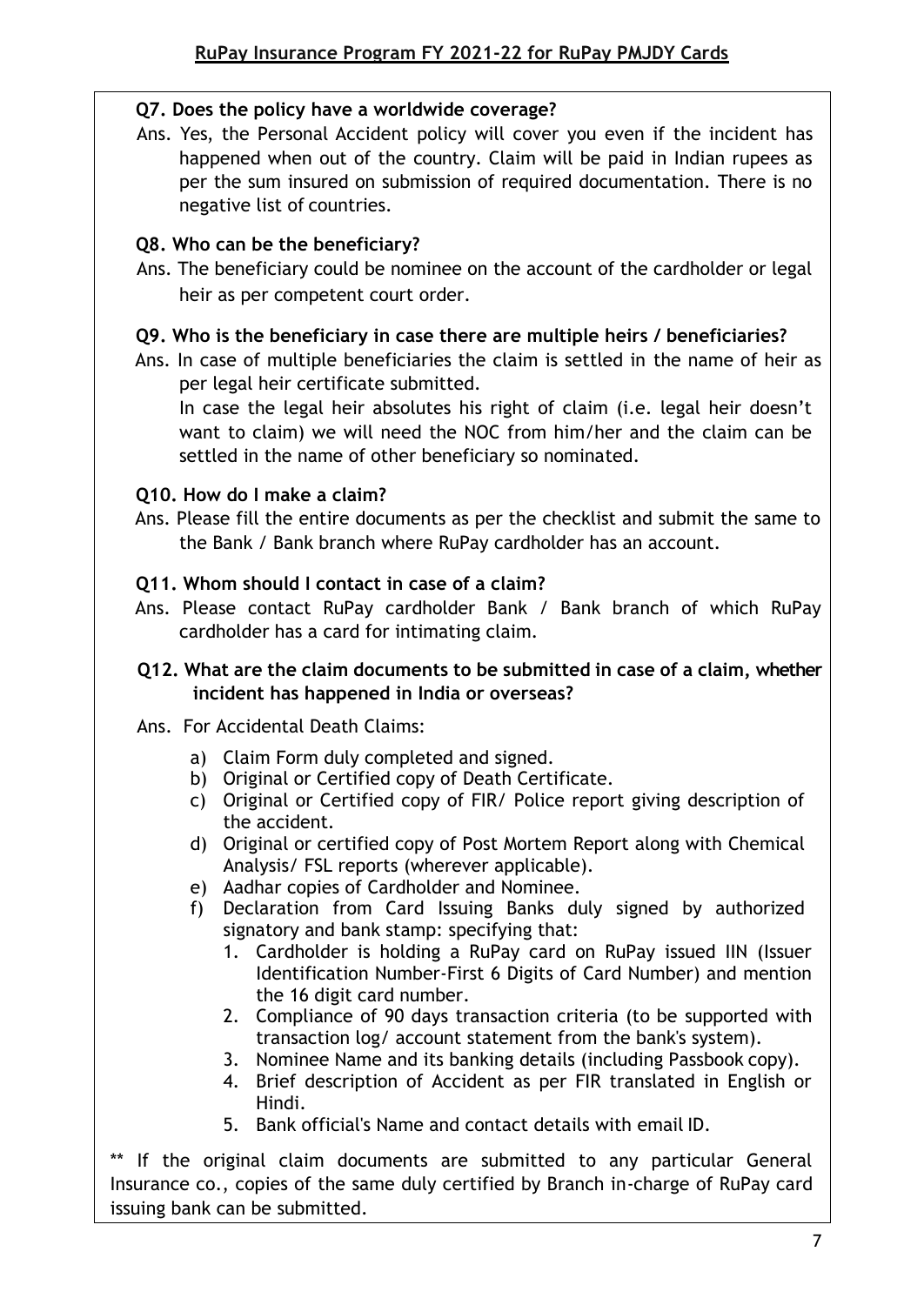## **Q13.In how many days the claims will be settled?**

Ans. The claims will be settled in ten (10) working days from the date of receiving the complete document set by The New India Assurance Co. Ltd.

### **Q14. In how many days should I intimate about claim?**

Ans. The intimation should be immediate to The New India Assurance Co. Ltd. or Bank but not later than ninety (90) days of the date of accident. In case where the person is hospitalized (and under critical condition) and is unable to file claim within ninety (90) days of loss/incident such claim cases will be accepted by The New India Assurance Co. Ltd for investigation and honoured, if all terms under the policy are met as on date of accident.

## **Q15. In how many days should I submit the claim documents?**

- Ans. The claim documents must be submitted within sixty (60) days from the date of claim intimation.
- **Q16. In case RuPay Cardholder having a Personal Accident policy with another insurance Company, will this Insurance Policy will be an additional cover?**
- Ans. Yes, the policy is a benefit policy and hence it will be an additional cover over the other Personal Accident insurance policies being held by the cardholder.

## **Q17. What do you mean by exclusions?**

Ans. Exclusions are situations or conditions wherein The New India Assurance Co. Ltd is not liable to pay the benefits to insured person in the event of accident

# **Q18. What are the exclusions applicable?**

- Ans. The New India Assurance Co. Ltd. shall not be liable under this policy for the following exclusions:
	- 1. Compensation under more than one of the foregoing Sub-clauses in respect of the same period of disablement of the Insured person.
	- 2. Any other payment to the same person after a claim under one of the Sub-Clauses (a), (b), or (d) has been admitted and become payable. However, amounts relating to medical expenses, carriage of dead body would be payable in addition if applicable. *Sub-clause (a):* If such injury shall within twelve calendar months of its occurrence be the sole and direct cause of the death of the Insured person, the Capital Sum Insured stated in the Policy Schedule hereto, applicable to such insured person. *Sub-Clause (b):* If such injury shall within twelve calendar months of its occurrence be the sole and direct cause of the total and irrecoverable loss of:
		- 1.a.a. Sight of both eyes, or of the actual loss by "physical separation" of two entire hands or two entire feet, or of one entire hand and one entire foot, or of such loss of sight of one eye and such loss of sight of one eye and such loss of one entire hand or one entire foot, the Capital Sum Insured stated in the Policy Schedule herein applicable to such Insured person.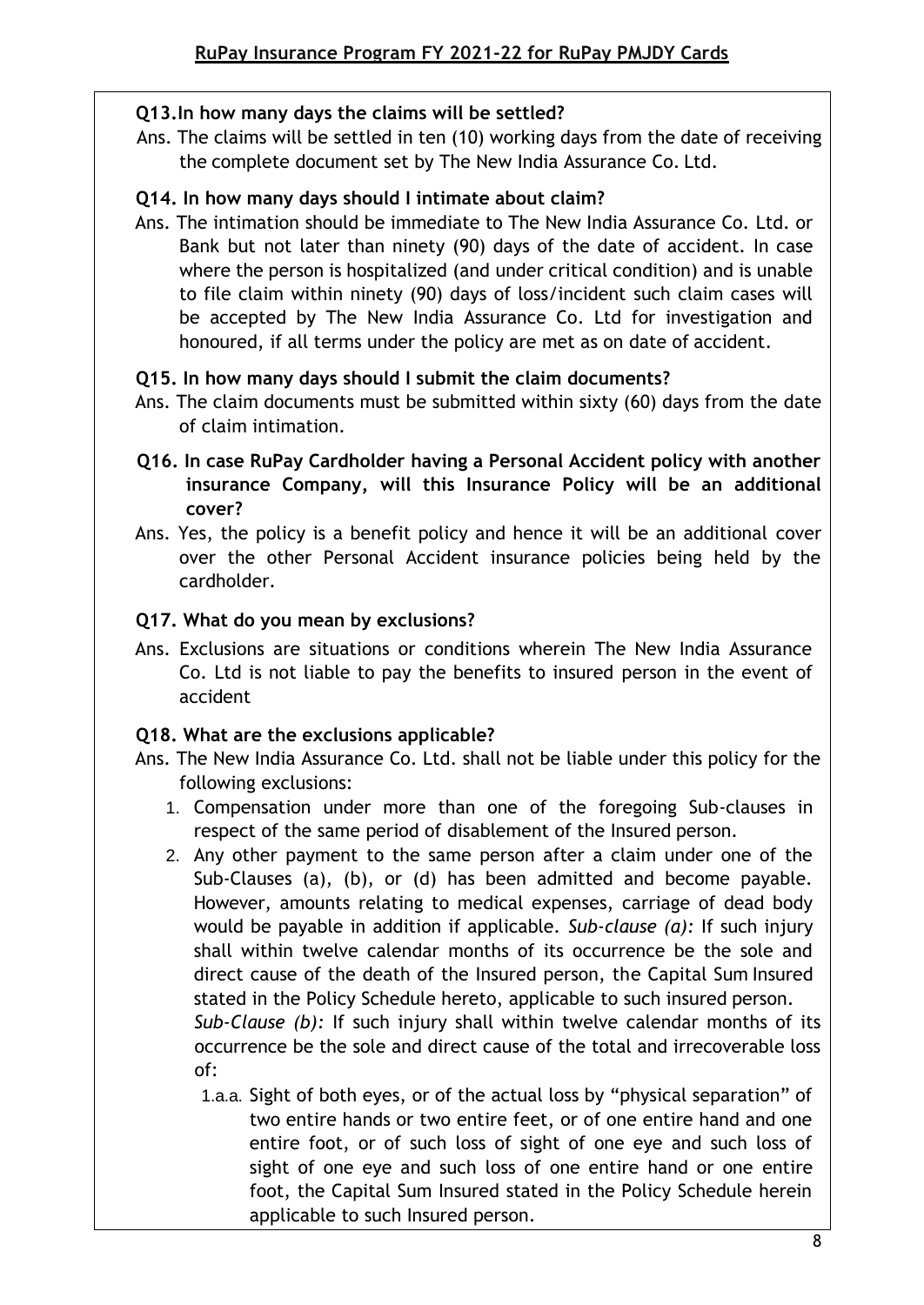1.a.b. Use of two hands or two feet, or of one hand and one foot, or of such loss of sight of one eye and such loss of use of one hand or one foot, the Capital Sum Insured stated in the Policy Schedule hereto, applicable to such Insured person.

*Sub-Clause (c):* If such injury shall within twelve calendar months of its occurrence be the sole and direct cause of the total and irrecoverable loss of :

- 1. the sight of one eye, or of the actual loss by physical separation of one entire hand or of one entire foot, fifty percent (50%) of the Capital Sum Insured stated in the Policy Schedule hereto, applicable to such Insured person.
- 2. total and irrecoverable loss of use of a hand or a foot without physical separation, fifty percent (50%) of the Capital Sum Insured stated in the Policy Schedule hereto, applicable to such Insured person.
- Note: For the purpose of Clauses (b) and (c) above, physical separation of a hand means separation at or above the wrist and of the foot means at or above the ankle. *Sub-Clause (d):* If such injury shall, as a direct consequence thereof, immediately, permanently, totally and absolutely, disable the Insured person from engaging in being occupied with or giving attention to any employment or occupation of any description whatsoever, then a lump sum equal to hundred percent (100%) of the Capital Sum Insured, stated in the Policy Schedule hereto applicable to such insured person.

Any payment in case of more than one claim in respect of such insured person under the Policy during any one period of insurance by which the maximum liability of the Company specified in the Policy schedule applicable to such Insured person would exceed the sum payable under sub-clause (a) of this Policy to such insured person. However, amount relating to medical expenses and carriage of dead body would be payable in addition if applicable.

*Sub-clause (a):* If such injury shall within twelve calendar months of its occurrence be the sole and direct cause of the death of the Insured person, the Capital Sum Insured stated in the Policy Schedule hereto, applicable to such insured person.

- 1. Payment of weekly compensation until the total amount shall have been ascertained and agreed.
- 2. Payment of compensation in respect of Death, injury of Disablement of the Insured person (a) from intentional self-injury, suicide or attempted suicide, (b) whilst under the influence of intoxicating liquor or drugs (c) whilst engaging in Aviation or Ballooning whilst mounting into, dismounting from or traveling in any balloon or aircraft other than as a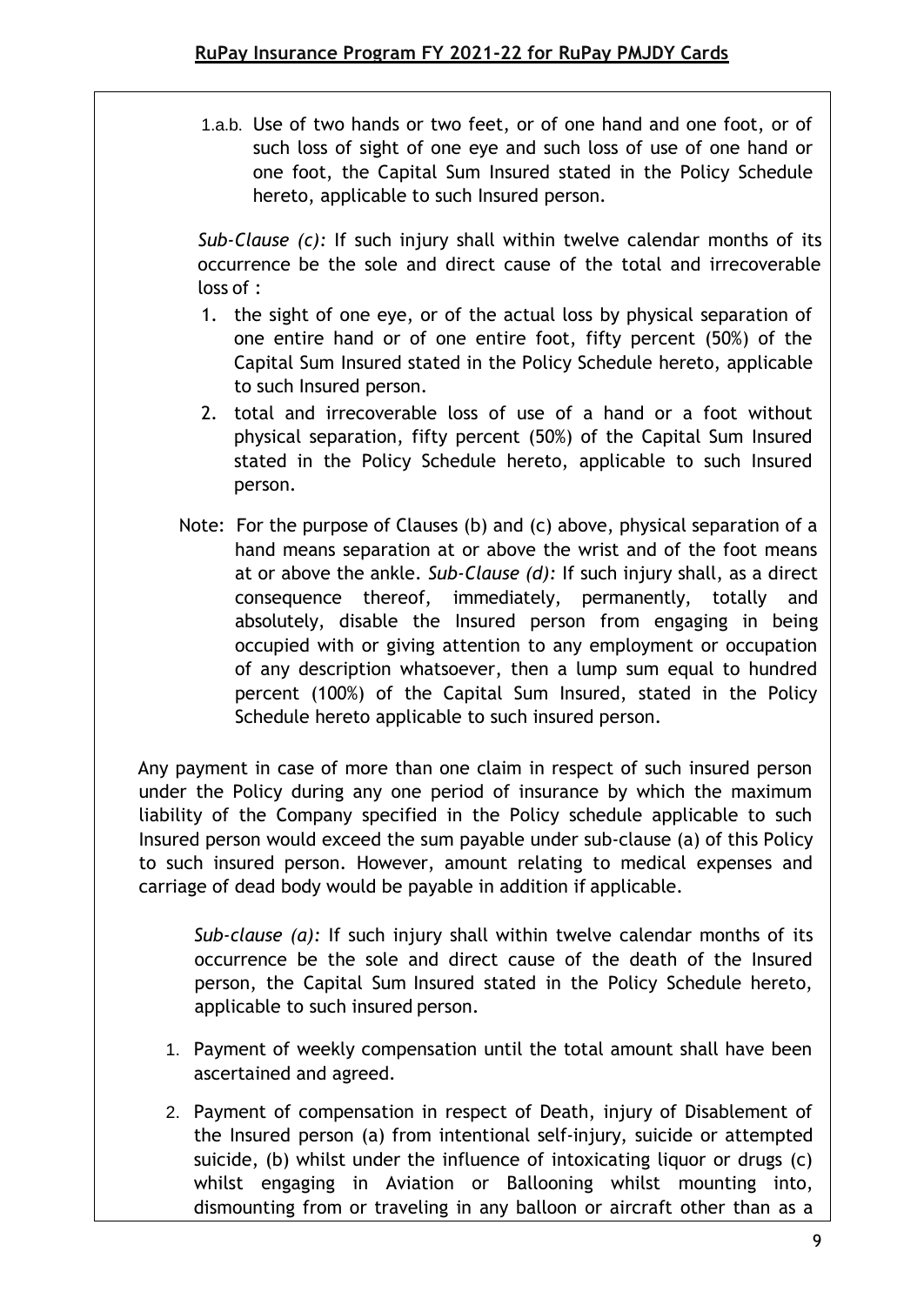passenger (fare paying or otherwise) in any duly licensed standard type of aircraft anywhere in the world, (d) directly or indirectly caused by venereal diseases, aids or insanity, (e) arising or resulting from the insured person committing any breach of law with criminal intent, (Standard type of Aircraft means any aircraft duly licensed to carry passengers (for hire or otherwise) by appropriate authority irrespective of whether such an aircraft is privately owned OR chartered OR operated by a regular airline OR whether such an aircraft has a single engine or multi engine.

- 3. Payment of compensation in respect of Death, Injury or Disablement of the Insured person due to or arising out of or directly or indirectly connected with or traceable to: War, Invasion, Act or foreign enemy, Hostilities (whether war be declared or not), Civil War, Rebellion, Revolution, Insurrection, Mutiny, Military or Usurped Power Seizure, Capture, Arrests, Restraints and Detainments of all kings, princes and people of whatsoever nation condition or quality.
- 4. Payment of Compensation in respect of death of, or bodily injury or any disease or illness to the Insured person -
	- Directly or indirectly caused by or contributed to by or arising from ionising radiations or contamination by radioactivity from any nuclear fuel or from any nuclear waste from the combustion of nuclear fuel. For the purpose of this exception, combustion shall include any selfsustaining process of nuclear fission.
	- Directly or indirectly caused by or contributed to by or arising from nuclear weapons material.
	- Provided also that the due observance and fulfilment of the terms and conditions of this Policy (which conditions and all endorsements hereon are to be read as part of this Policy) shall so far as they relate to anything to be done or not to be done by the Insured and/or Insured person be a condition precedent to any liability of the Company under this Policy.
- 5. Pregnancy Exclusion Clause : The Insurance under this Policy shall not extend to cover death or disablement resulting directly or indirectly caused by contributed to or aggravated or prolonged by child birth or from pregnancy or in consequence thereof.
- **Q19. If the incident occurs in a timeline of 0-90 days of issuance of the RuPay card, thereby not giving a window of 90 days qualifying criteria for doing a transaction in order to be eligible for the insurance benefit, is the Cover still valid?**
- Ans. Yes, as an exception in such cases the cover is still valid and claim can be intimated as applicable for RuPay PMJDY Debit Card Cardholders.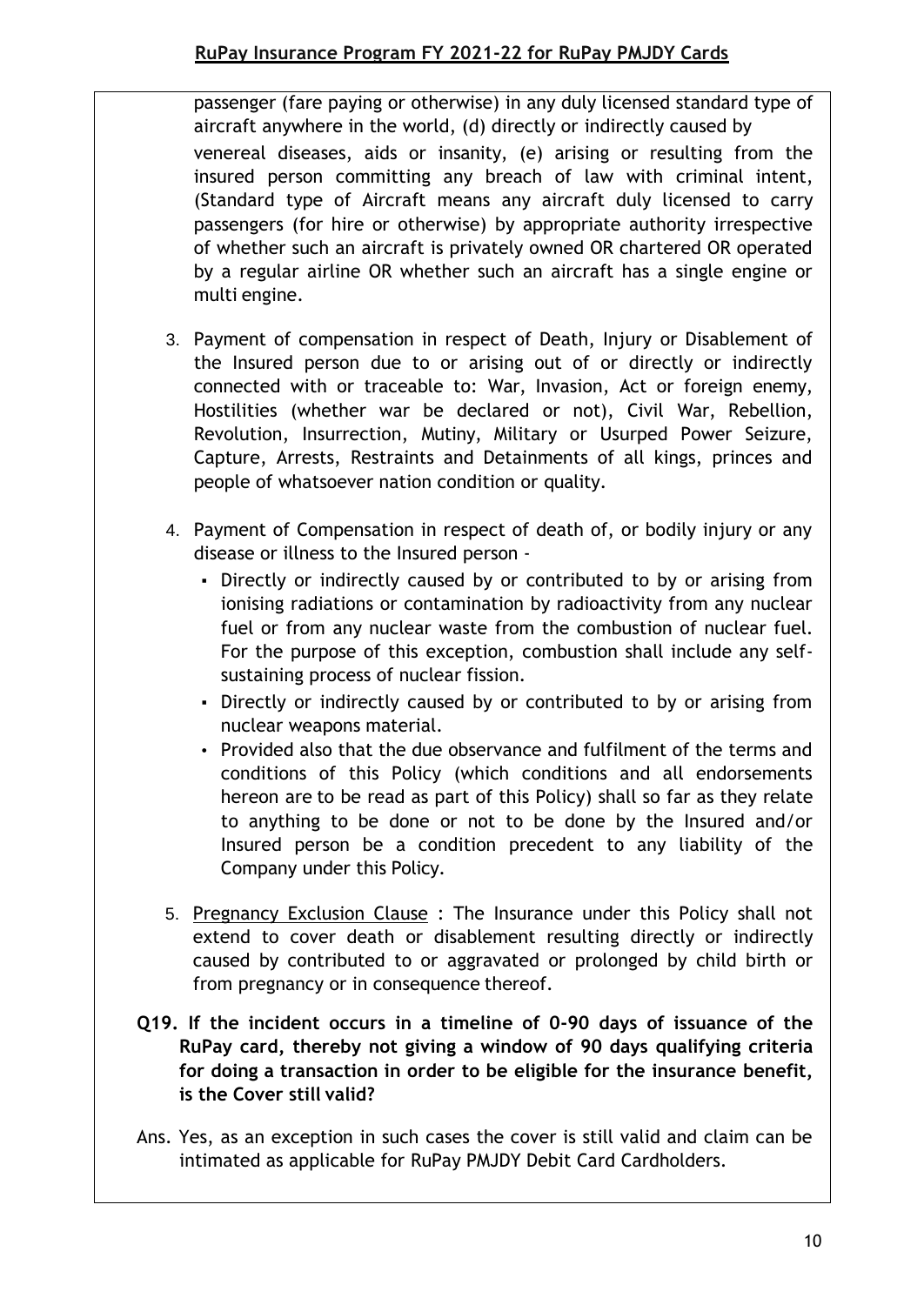- **Q20. Since the cover is effective 1st April, 2021 and upto 31st March, 2022, if incident happens on 15th April, 2021 and the transaction has happened prior to the policy period is the cover valid?**
- Ans. Yes, as long as the incident has happened in the policy period the cover is valid.
- **Q21.For how many cards will I be eligible for the compensation of Insurance cover?**
- Ans. The Insurance policy is applicable for the compensation of only one eligible RuPay card per cardholder or per customer, even if multiple cards held by cardholder of same / different banks meet the eligibility criteria. The choice of the card for the claim would rest with the customer.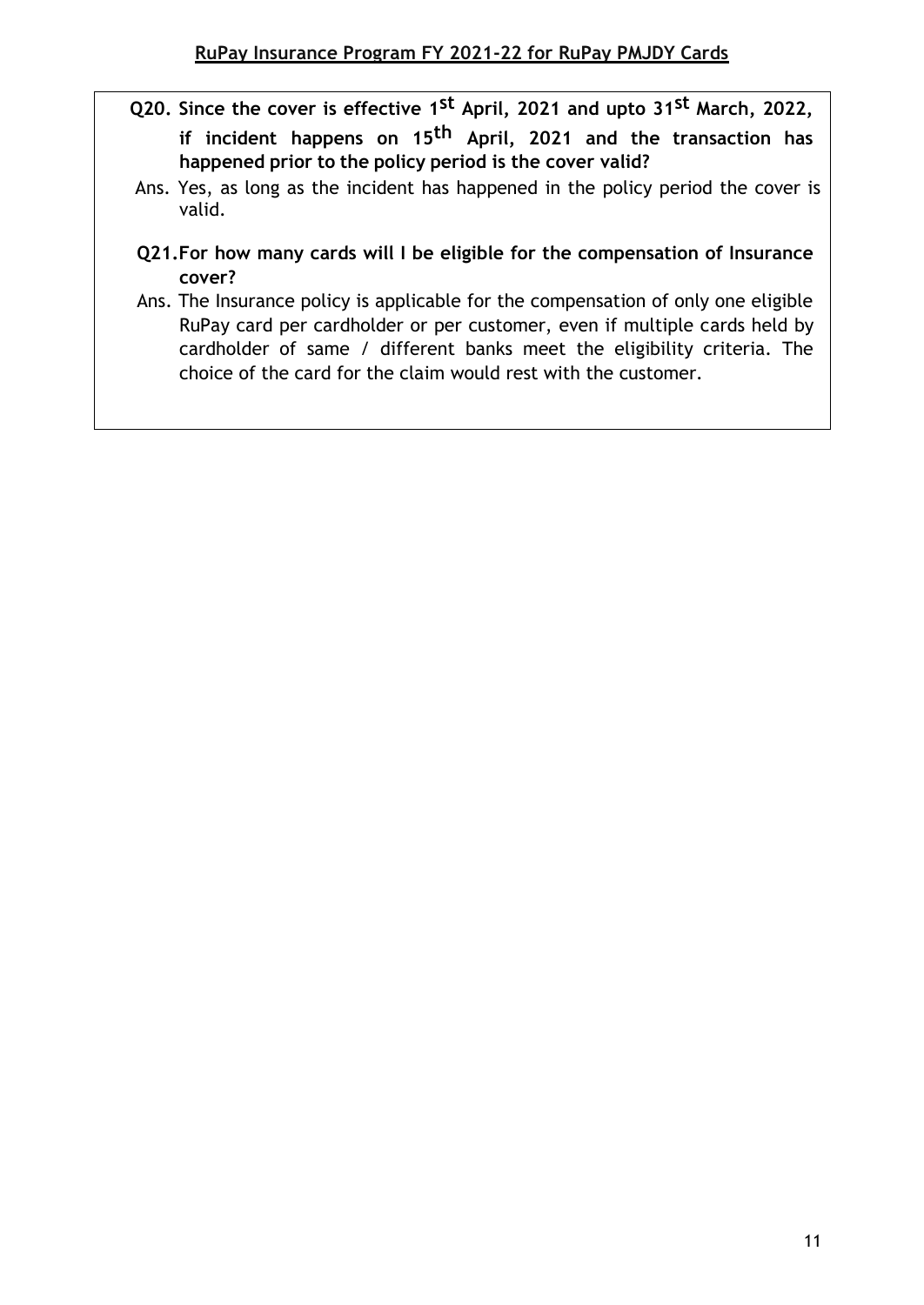#### **Permanent Total Disability**

### **Q1. What is Permanent Total Disability?**

Ans. Permanent Total Disability is defined as permanent loss of ability to use a body part due to accidental injuries. The cover is restricted as mentioned in table in answer to Question No 3 below.

#### **Q2. What is the benefits payable under this policy?**

Ans. This policy pays for any Permanent Total Disability due to an accident.

### **Q3. What is covered under Permanent Total Disability whether incident has happened in India or overseas?**

Ans. Permanent Total Disability due to an accident will cover the following:

| <b>The Disablement</b>                                                                                                                                                                                                                                           | <b>Compensation %</b> |
|------------------------------------------------------------------------------------------------------------------------------------------------------------------------------------------------------------------------------------------------------------------|-----------------------|
| 1) Permanent Total Disablement                                                                                                                                                                                                                                   | 100%                  |
| 2) Permanent and incurable insanity                                                                                                                                                                                                                              | 100%                  |
| 3) Permanent Total Loss of two Limbs                                                                                                                                                                                                                             | 100%                  |
| 4) Permanent Total Loss of Sight in both eyes                                                                                                                                                                                                                    | 100%                  |
| 5) Permanent Total Loss of Sight of one eye and one Limb 100%                                                                                                                                                                                                    |                       |
| 6) Permanent Total Loss of Speech                                                                                                                                                                                                                                | 100%                  |
| 7) Complete removal of the lower jaw                                                                                                                                                                                                                             | 100%                  |
| 8) Permanent Total Loss of Mastication                                                                                                                                                                                                                           | 100%                  |
| 9) Permanent Total Loss of the central nervous system or<br>the thorax and all abdominal organs resulting in the<br>complete inability to engage in any job and the<br>inability to carry out Daily Activities essential to life<br>without full time assistance | 100%                  |
| 10) Permanent Total Loss of Hearing in both ears                                                                                                                                                                                                                 | 75%                   |
| 11) Permanent Total Loss of one Limb                                                                                                                                                                                                                             | 50%                   |
| 12) Permanent Total Loss of Sight of one eye                                                                                                                                                                                                                     | 50%                   |
| 13) Permanent Total Loss of Hearing in one ear                                                                                                                                                                                                                   | 15%                   |
| 14) Permanent Total Loss of the lens in one eye                                                                                                                                                                                                                  | 25%                   |
| 15) Permanent Total Loss of use of four fingers and thumb 40%<br>of either hand                                                                                                                                                                                  |                       |
| 16) Permanent Total Loss of use of four fingers of either<br>hand                                                                                                                                                                                                | 20%                   |
| 17) Permanent Total Loss of use of one thumb of either<br>hand:                                                                                                                                                                                                  |                       |
| a) Both Joints                                                                                                                                                                                                                                                   | 20%                   |
| b) One joint                                                                                                                                                                                                                                                     | 10%                   |
| 18) Permanent Total Loss of one finger of either hand:                                                                                                                                                                                                           |                       |
| a) Three joints                                                                                                                                                                                                                                                  | 5%                    |
| b) Two joints                                                                                                                                                                                                                                                    | 3.5%<br>2%            |
| c) One joint                                                                                                                                                                                                                                                     |                       |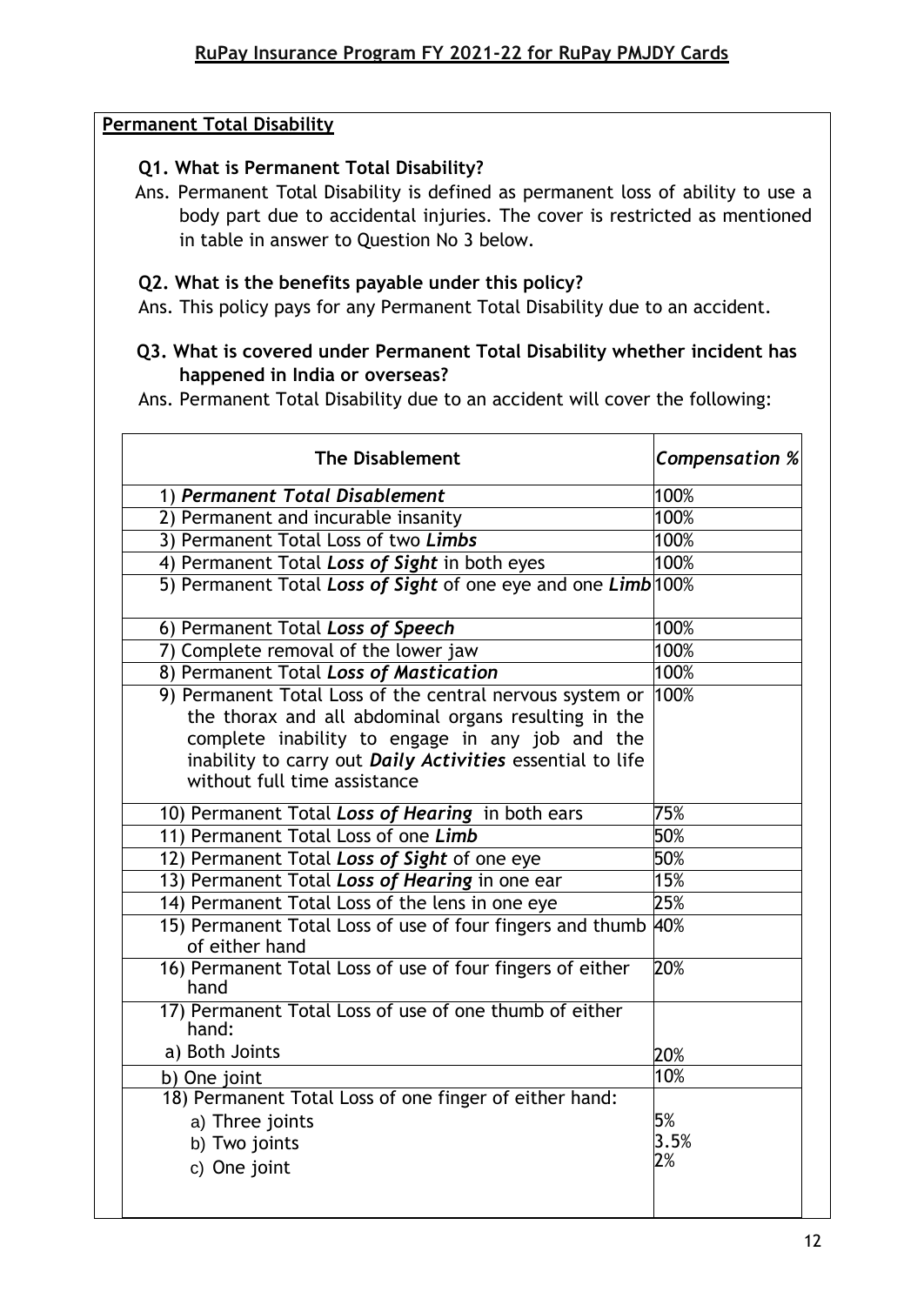| 19) Permanent Total Loss of use of toes:<br>a) All-one foot<br>b) Big-both joints<br>c) Big-one Joint<br>d) Other than Big-each toe | 15%<br>5%<br>2%<br>2% |
|-------------------------------------------------------------------------------------------------------------------------------------|-----------------------|
| 20) Established non-union of fractured leg or kneecap                                                                               | 10%                   |
| 21) Shortening of leg by at least 5 cms                                                                                             | 7.50%                 |
| 22) Ankylosis of the elbow, hip or knee                                                                                             | 20%                   |

### **Q4. What is the available sum insured under this insurance cover?**

accounts and upto Rs 2 lakhs for RuPay PMJDY cardholders of New PMJDY accounts opened after 28<sup>th</sup> August 2018. Ans. Sum insured of upto Rs 1 lakh for RuPay PMJDY cardholders of Old PMJDY

## Q5. What is the eligibility criterion to avail Permanent Total Disability **Insurance cover on my RuPay Debit Card?**

- Ans. Benefits of Insurance will be available to the Cardholders who have performed minimum one successful transaction as under :
	- 1. financial or non-financial transaction at any Channel both Intra and Inter-bank i.e. on-us (ATM/MicroATM/POS/e-com/Business Correspondent of the bank at locations by any payment instrument) within 90 days prior to date of accident including accident date of RuPay PMJDY Cardholders or off us (same bank channels- Bank Customer/RuPay cardholder transactions at other bank channels).

# **Q6. Is there any age limit for opting Permanent Total Disability Policy?**

Ans. Permanent Total disability Insurance policy is open to all RuPay cardholders above 5 years subject to fulfillment of the terms and conditions of the policy. For RuPay cards issued to OLD PMJDY Accounts, the age limit is from 18 years to 65 years.

### **Q7. Does the policy have a worldwide coverage?**

Ans. Yes, the Permanent Total Disability policy will cover you even if the incident has happened when out of the country. Claim will be paid in Indian rupees as per the sum insured on submission of required documentation. There is no negative list of countries.

# **Q8. Who can be the beneficiary?**

Ans. Beneficiary will be the insured under this policy.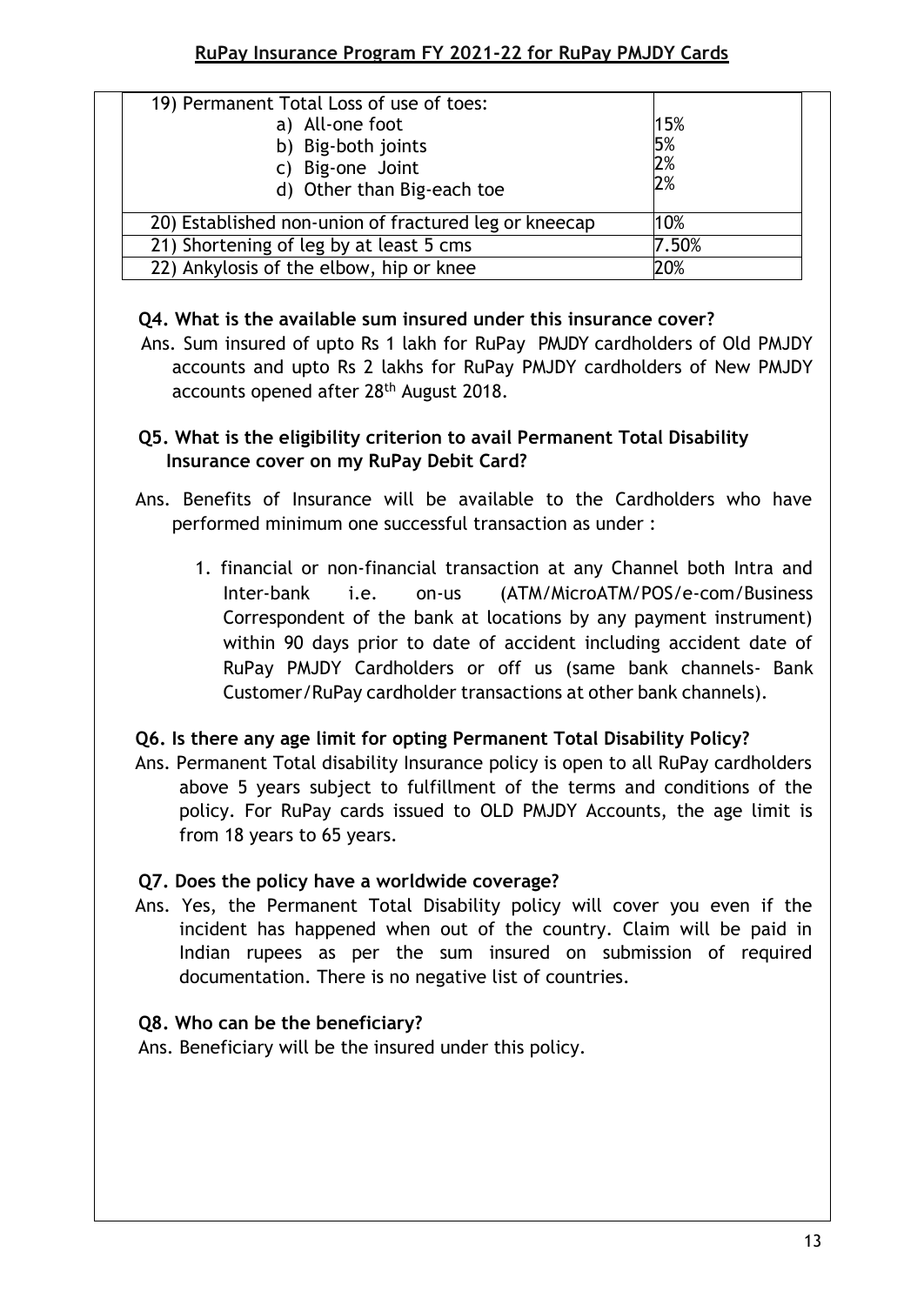# **Q9. What are the claim documents to be submitted in case of claim?**

Ans. Permanent Total Disability Claim Forms:-

- a) Claim Form duly completed and signed.
- b) Discharge card along with case history confirmation therein duration & percentage of disability duly certified by the concerned/treating Physician/Surgeon.
- c) Original or Certified copy of FIR/ Police report giving description of the accident.
- d) All investigation report in original copies\* thereof in respect of tests had undergone pertaining to accident.
- e) Additional documents, if any, based on merit of the loss.
- f) Aadhar copies of Cardholder and Nominee
- g) Declaration from Card Issuing Banks duly signed by authorized signatory and bank stamp specifying that:
	- 1. Cardholder is holding a RuPay card on RuPay issued IIN and mention the 16 digit card number.
	- 2. Meeting 90 days transaction criteria (include the transaction log / account statement from the system)
	- 3. Brief description of Accident as per FIR translated in English or Hindi.
	- 4. Bank official's Name and contact details with email ID.
- \* If the original claim documents are submitted to any particular General Insurance co., copies of the same duly certified by Branch in-charge of RuPay card issuing bank can be submitted

### **Q10. In how many days the claim will be settled?**

Ans. The claims will be settled in ten (10) working days from the date of receiving the complete document set by The New India Assurance Co. Ltd.

# **Q11. Whom should I contact in case of a claim?**

Ans. Please contact RuPay cardholder Bank/Bank branch of which RuPay cardholder has a card for intimating claim.

# **Q12. How do I make a claim?**

Ans. Please fill the entire documents as per the checklist and submit the same to the Bank/Bank branch where RuPay cardholder has an account.

### **Q13. In how many days should I intimate about claim?**

Ans. Please intimate about the claim within 90 days of the date of accident. In case where the person is hospitalized (and under critical condition) and is unable to file claim within 90 days of loss/incident such claim cases will be accepted by The New India Assurance Co. Ltd. for investigation and honoured, if all terms under the policy are met as on date of accident.

### **Q14. In how many days should I submit the claim documents?**

Ans. The claim documents needs to be submitted within 60 days from the date of claim intimation.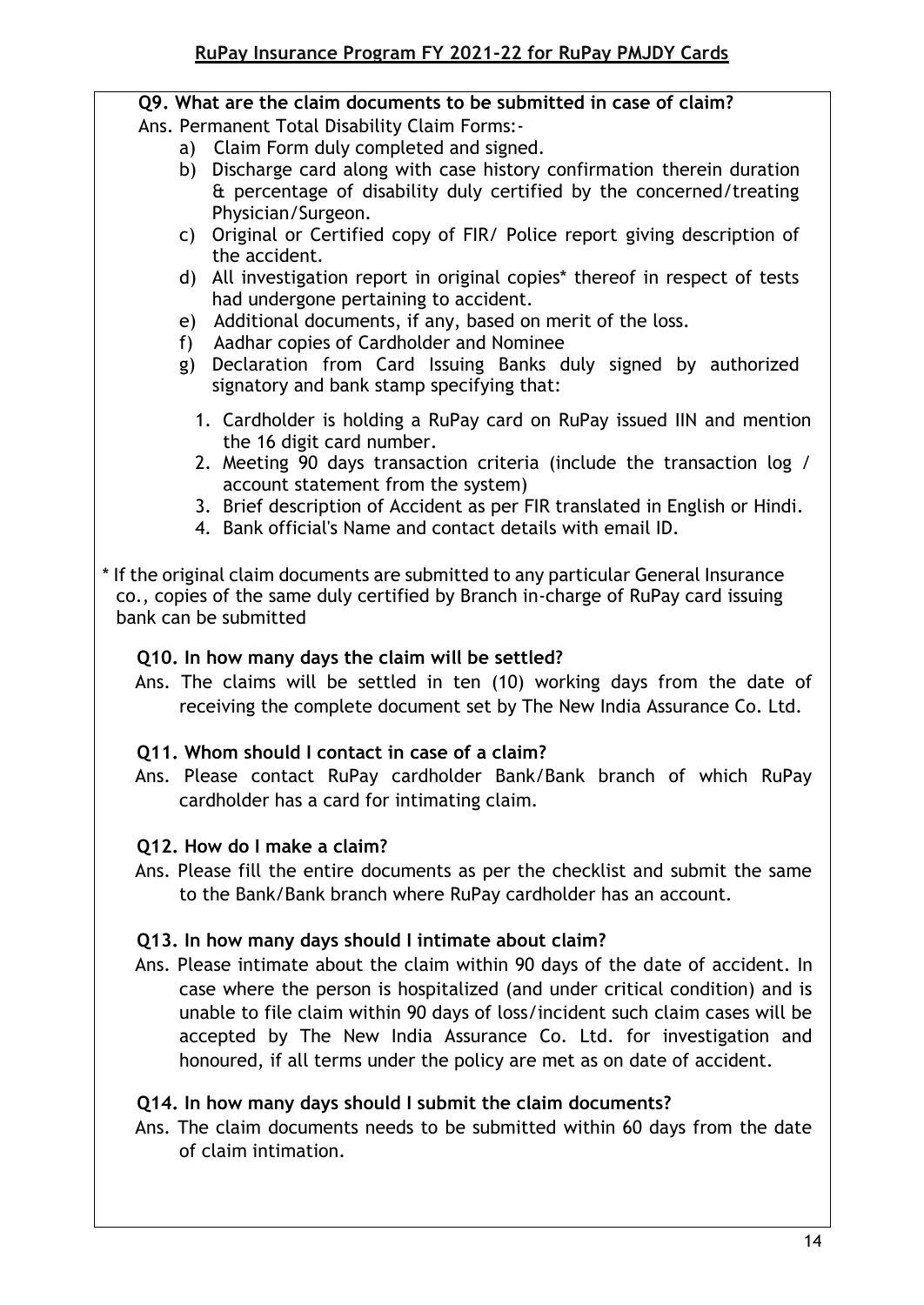## **Q15. Can I claim additional cover on my existing Permanent Total Disability cover from other Insurer(s) company?**

Ans. Yes, it will be an additional cover over any other existing insurance cover being held by the cardholder.

## **Q16. Accidental Injury can I avail the cashless facility?**

Ans. This is not a mediclaim policy hence, cashless facility is not available for Personal accident policy.

### **Q17. What do you mean by exclusions?**

Ans. Exclusions are situations or conditions wherein The New India Assurance Co. Ltd is not liable to pay the benefits to insured person in the event of accident.

### **Q18. What are the exclusions applicable?**

- Ans. The New India Assurance Co. Ltd. shall not be liable under this policy for the following exclusions:
	- 3. Compensation under more than one of the foregoing Sub-clauses in respect of the same period of disablement of the Insured person.
	- 4. Any other payment to the same person after a claim under one of the Sub-Clauses (a), (b), or (d) has been admitted and become payable. However, amounts relating to medical expenses, carriage of dead body would be payable in addition if applicable. *Sub-clause (a):* If such injury shall within twelve calendar months of its occurrence be the sole and direct cause of the death of the Insured person, the Capital Sum Insured stated in the Policy Schedule hereto, applicable to such insured person. *Sub-Clause (b):* If such injury shall within twelve calendar months of its occurrence be the sole and direct cause of the total and irrecoverable loss of

1.a.a. Sight of both eyes, or of the actual loss by "physical separation" of two entire hands or two entire feet, or of one entire hand and one entire foot, or of such loss of sight of one eye and such loss of sight of one eye and such loss of one entire hand or one entire foot, the Capital Sum Insured stated in the Policy Schedule herein applicable to such Insured person.

1.a.b. Use of two hands or two feet, or of one hand and one foot, or of such loss of sight of one eye and such loss of use of one hand or one foot, the Capital Sum Insured stated in the Policy Schedule hereto, applicable to such Insured person.

*Sub-Clause (c):* If such injury shall within twelve calendar months of its occurrence be the sole and direct cause of the total and irrecoverable loss of

> 1. the sight of one eye, or of the actual loss by physical separation of one entire hand or of one entire foot, fifty percent (50%) of the Capital Sum Insured stated in the Policy Schedule hereto, applicable to such Insured person.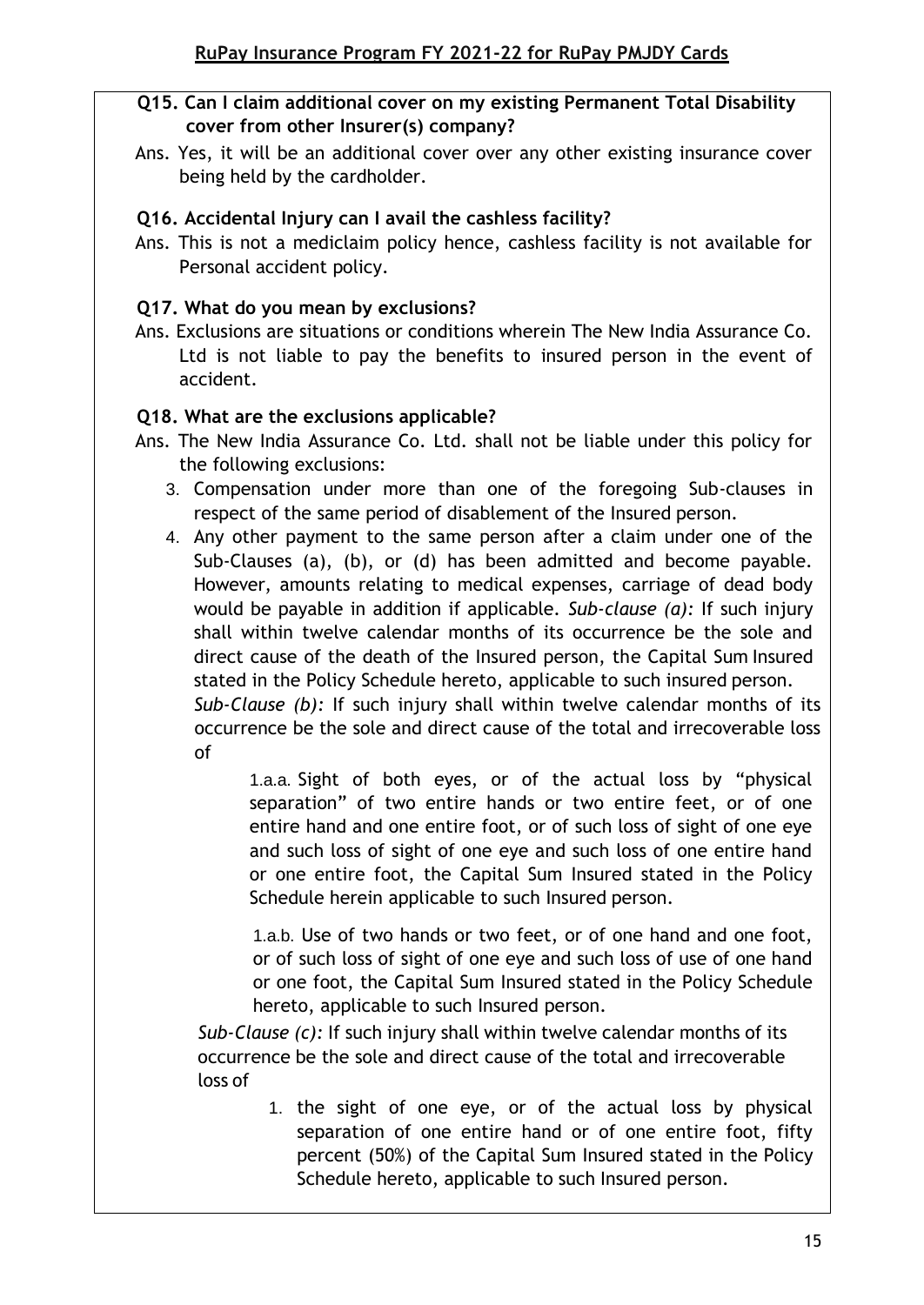2. Total and irrecoverable loss of use of a hand or a foot without physical separation, fifty percent (50%) of the Capital Sum Insured stated in the Policy Schedule hereto, applicable to such Insured person.

Note: For the purpose of Clauses (b) and (c) above, physical separation of a hand means separation at or above the wrist and of the foot means at or above the ankle.

*Sub-Clause (d):* If such injury shall, as a direct consequence thereof, immediately, permanently, totally and absolutely, disable the Insured person from engaging in being occupied with or giving attention to any employment or occupation of any description whatsoever, then a lump sum equal to hundred percent (100%) of the Capital Sum Insured, stated in the Policy Schedule hereto applicable to such insured person.

Any payment in case of more than one claim in respect of such insured person under the Policy during any one period of insurance by which the maximum liability of the Company specified in the Policy schedule applicable to such Insured person would exceed the sum payable under sub-clause (a) of this Policy to such insured person. However, amount relating to medical expenses and carriage of dead body would be payable in addition if applicable.

*Sub-clause (a):* If such injury shall within twelve calendar months of its occurrence be the sole and direct cause of the death of the Insured person, the Capital Sum Insured stated in the Policy Schedule hereto, applicable to such insured person.

- 1. Payment of weekly compensation until the total amount shall have been ascertained and agreed.
- 2. Payment of compensation in respect of Death, injury of Disablement of the Insured person (a) from intentional self-injury, suicide or attempted suicide, (b) whilst under the influence of intoxicating liquor or drugs (c) whilst engaging in Aviation or Ballooning whilst mounting into, dismounting from or traveling in any balloon or aircraft other than as a passenger (fare paying or otherwise) in any duly licensed standard type of aircraft anywhere in the world, (d) directly or indirectly caused by venereal diseases, aids or insanity, (e) arising or resulting from the insured person committing any breach of law with criminal intent, (Standard type of Aircraft means any aircraft duly licensed to carry passengers ( for hire or otherwise) by appropriate authority irrespective of whether such an aircraft is privately owned OR chartered OR operated by a regular airline OR whether such an aircraft has a single engine or multi engine.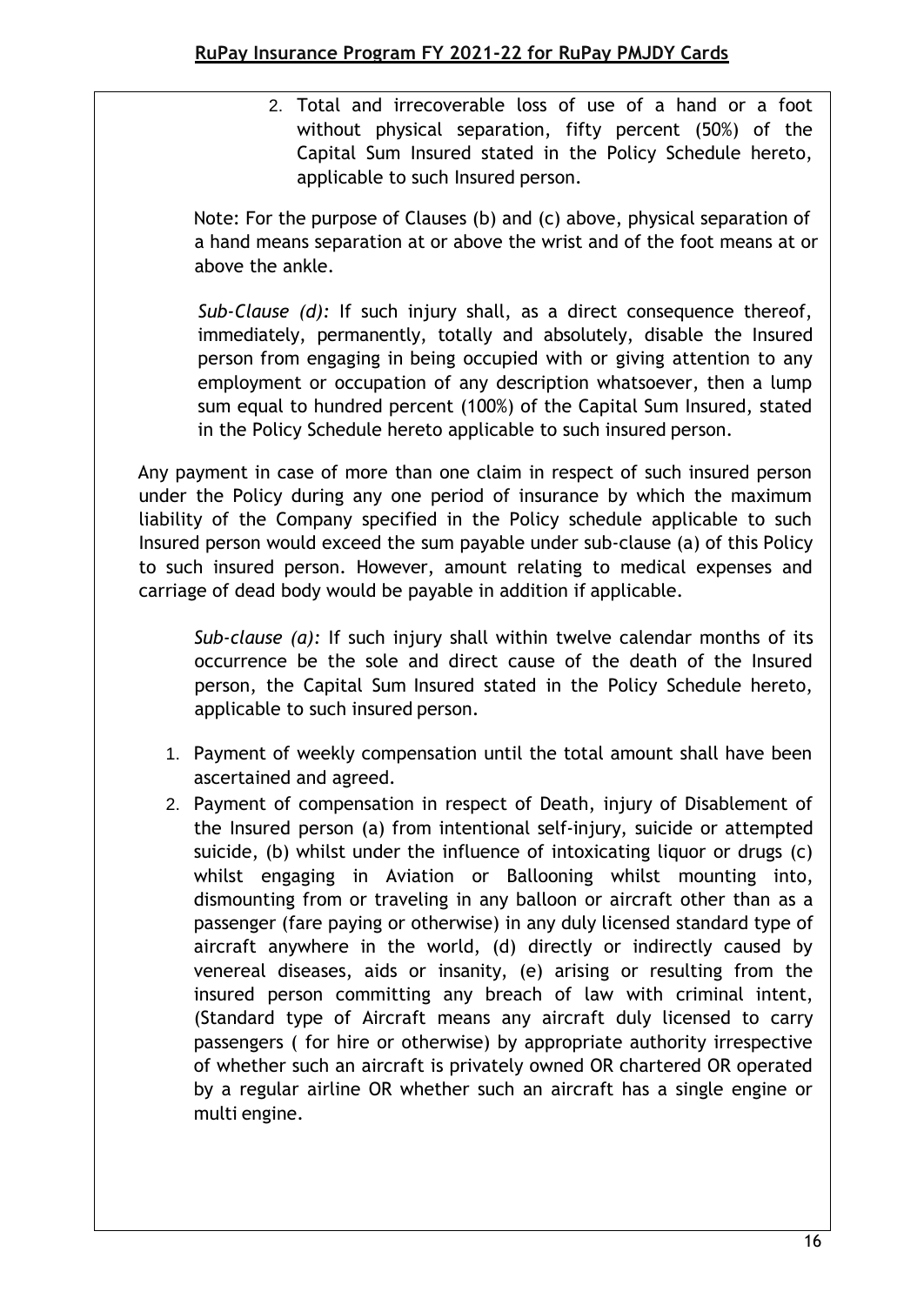- 3. Payment of compensation in respect of Death, Injury or Disablement of the Insured person due to or arising out of or directly or indirectly connected with or traceable to: War, Invasion, Act or foreign enemy, Hostilities (whether war be declared or not), Civil War, Rebellion, Revolution, Insurrection, Mutiny, Military or Usurped Power Seizure, Capture, Arrests, Restraints and Detainments of all kings, princes and people of whatsoever nation condition or quality.
	- 4. Payment of Compensation in respect of death of, or bodily injury or any disease or illness to the Insured person –
		- Directly or indirectly caused by or contributed to by or arising from ionising radiations or contamination by radioactivity from any nuclear fuel or from any nuclear waste from the combustion of nuclear fuel. For the purpose of this exception, combustion shall include any self- sustaining process of nuclear fission.
		- Directly or indirectly caused by or contributed to by or arising from nuclear weapons material.
		- Provided also that the due observance and fulfilment of the terms and conditions of this Policy (which conditions and all endorsements hereon are to be read as part of this Policy) shall so far as they relate to anything to be done or not to be done by the Insured and/or Insured person be a condition precedent to any liability of the Company under this Policy.
- 5. Pregnancy Exclusion Clause : The Insurance under this Policy shall not extend to cover death or disablement resulting directly or indirectly caused by contributed to or aggravated or prolonged by child birth or from pregnancy or in consequence thereof.

### **Q19. Is there any provision for interim relief on Insurance?**

- Ans. There is no provision for interim relief until establishment of entitlement upon which the claim is payable as qualified.
- **Q20. If the incident occurs in a timeline of 90 days of issuance of the RuPay card, thereby not giving a window of 90 days qualifying criteria for doing a transaction in order to be eligible for the insurance benefit, is the Cover still valid?**
- Ans. Yes, as an exception in such cases the cover is still valid and can be intimated as applicable for RuPay PMJDY Cardholders.
- **Q21. Since the cover is effective 1st April, 2021 and upto 31st March, 2022 if incident happens on 15th April, 2021 and the transaction has happened prior to the policy period is the cover valid?**
- Ans. Yes, as long as the incident has happened in the policy period the cover is valid.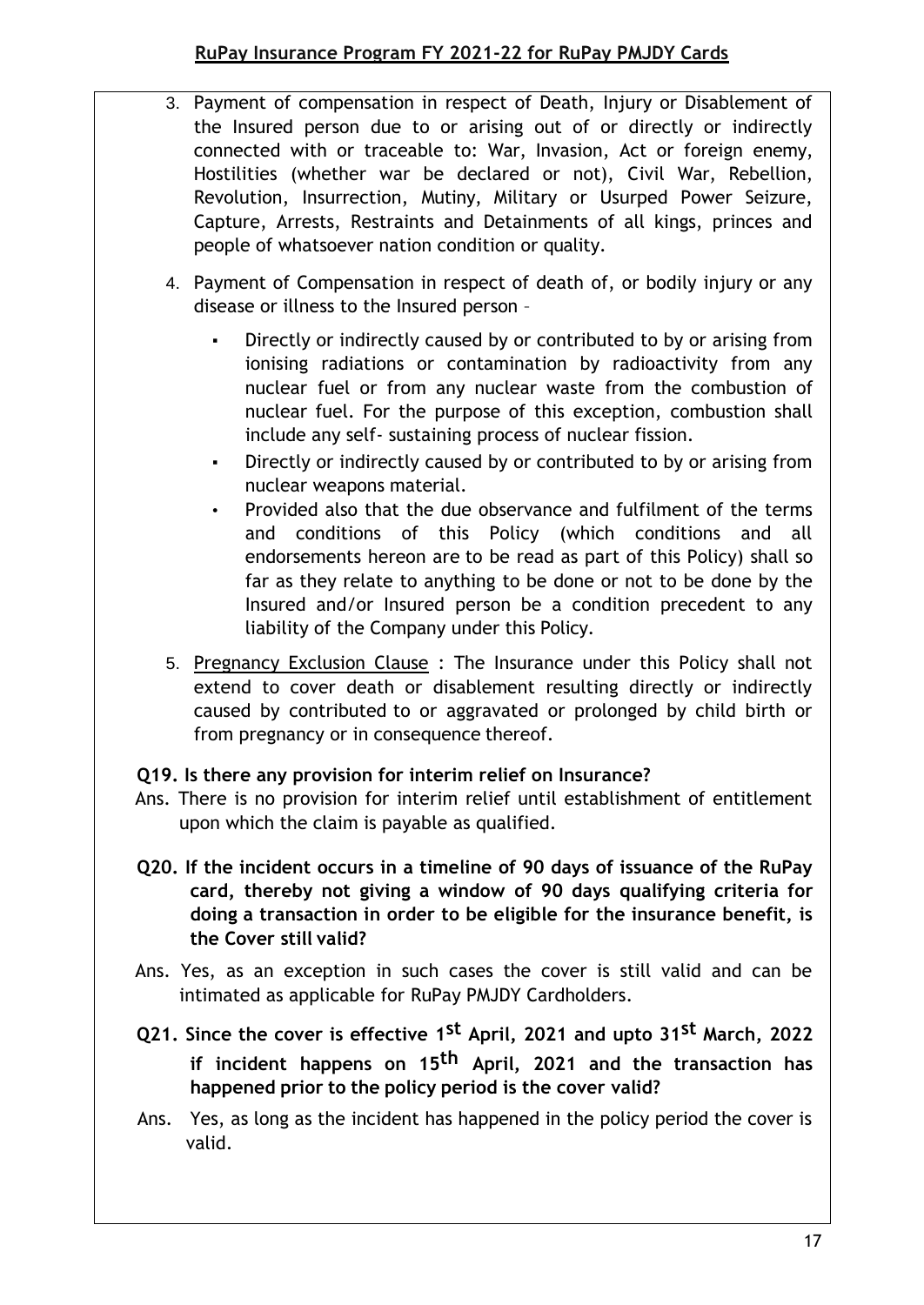### **Q22. For how many cards will I be eligible for the compensation of Insurance cover?**

Ans. The Insurance policy is applicable for the compensation of only one eligible RuPay card per cardholder or per customer, even if multiple cards held by cardholder of same / different banks meet the eligibility criteria. The choice of the card for the claim would rest with the customer.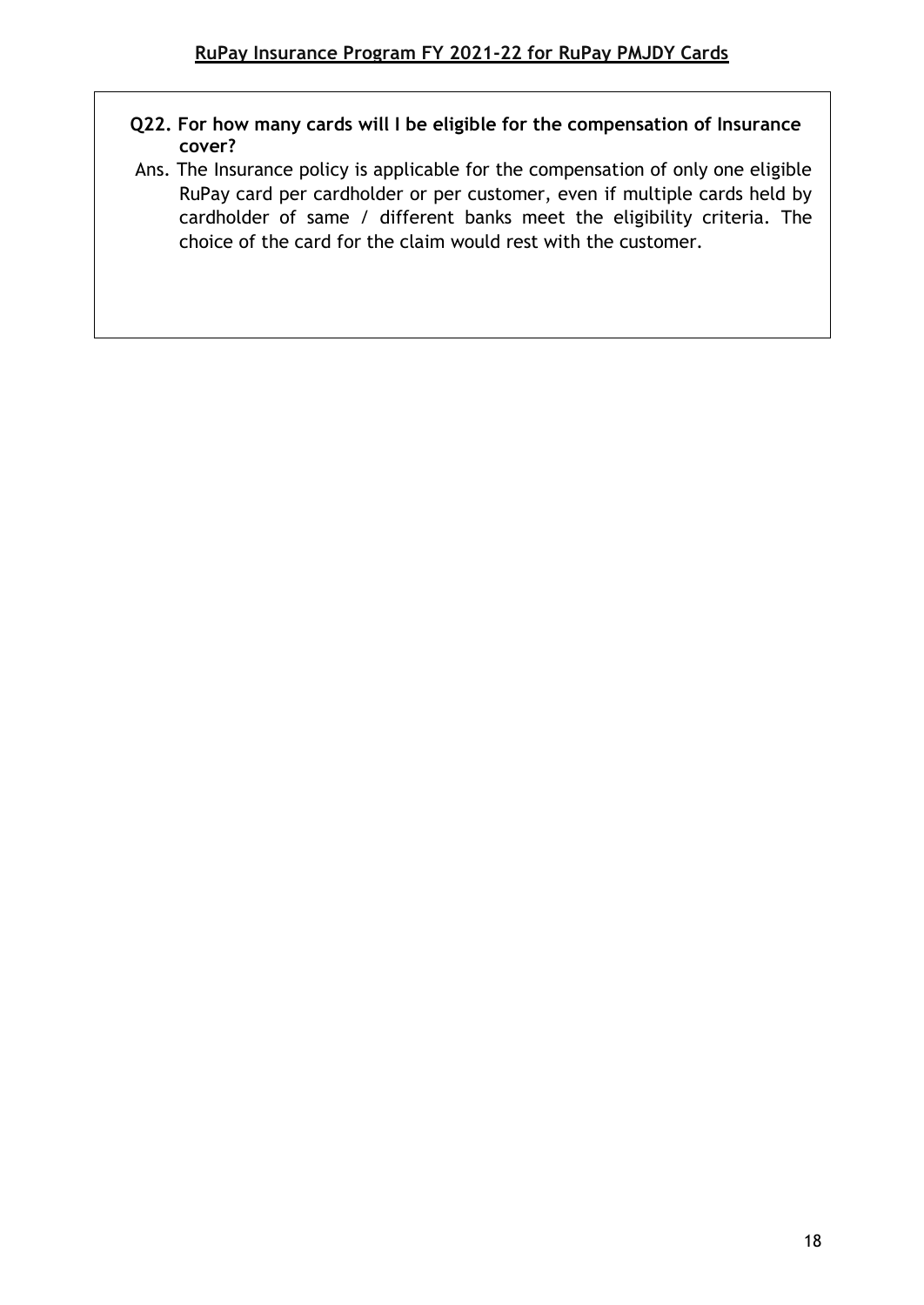**Annexure I-C Claim form 2021-22**

|                                                             | The New India Assurance Company Limited<br>Regd & Head Office: New India Assurance Building, 87, M.G. Road, Fort,<br>Mumbai -400 001<br>Policy Issuing Office: Bandra Divisional Office 142300<br>C-6, NCL Business Premises, 1st Floor, Bandra-KurlaComplex,<br><b>Mumbai 400051.</b><br>Contact no.(022) 26590070 / 26590156<br>Policy Number- 14230042210100000006 |                                                                                                                                                                                                 |  |
|-------------------------------------------------------------|-----------------------------------------------------------------------------------------------------------------------------------------------------------------------------------------------------------------------------------------------------------------------------------------------------------------------------------------------------------------------|-------------------------------------------------------------------------------------------------------------------------------------------------------------------------------------------------|--|
|                                                             | <b>CLAIM FORM 2021-22</b>                                                                                                                                                                                                                                                                                                                                             | <b>RUPAY CARDHOLDER'S PERSONAL ACCIDENT INSURANCE</b><br>THE ISSUE OF THIS FORM IS NOT TO BE TAKEN AS ADMISSION OF LIABILITY<br>ALL QUESTIONS ARE MANDATORY AND HAVE TO BE COMPUSORILY ANSWERED |  |
|                                                             |                                                                                                                                                                                                                                                                                                                                                                       | RUPAY CARD TYPE [Pradhan Mantri Jan Dhan Yojna Card (OLD/NEW)]                                                                                                                                  |  |
| <b>NAME OF RUPAY CARDHOLDER</b>                             |                                                                                                                                                                                                                                                                                                                                                                       |                                                                                                                                                                                                 |  |
| AADHAR NUMBER OF CARDHOLDER                                 |                                                                                                                                                                                                                                                                                                                                                                       |                                                                                                                                                                                                 |  |
| <b>BANK ACCOUNT NUMBER</b>                                  |                                                                                                                                                                                                                                                                                                                                                                       |                                                                                                                                                                                                 |  |
| <b>RUPAY CARD NUMBER</b>                                    |                                                                                                                                                                                                                                                                                                                                                                       |                                                                                                                                                                                                 |  |
| A/c. opening date                                           |                                                                                                                                                                                                                                                                                                                                                                       |                                                                                                                                                                                                 |  |
| NAME NOMINEE [CLAIMANT]                                     |                                                                                                                                                                                                                                                                                                                                                                       |                                                                                                                                                                                                 |  |
| ADDRESS OF CLAIMANT WITH DISTRICT<br>AND PIN CODE           |                                                                                                                                                                                                                                                                                                                                                                       |                                                                                                                                                                                                 |  |
| DATE AND TIME OF ACCIDENT                                   |                                                                                                                                                                                                                                                                                                                                                                       |                                                                                                                                                                                                 |  |
| PLACE OF ACCIDENT                                           |                                                                                                                                                                                                                                                                                                                                                                       |                                                                                                                                                                                                 |  |
| BRIEF DESCRIPTION OF ACCIDENT                               |                                                                                                                                                                                                                                                                                                                                                                       |                                                                                                                                                                                                 |  |
| [MANDATORY IN ENGLISH / HINDI]                              |                                                                                                                                                                                                                                                                                                                                                                       |                                                                                                                                                                                                 |  |
| IF SPACE IS INSUFFICIENT, PLEASE ATTACH<br>SPEPARATE SHEET. |                                                                                                                                                                                                                                                                                                                                                                       |                                                                                                                                                                                                 |  |
| <b>NATURE OF CLAIM</b>                                      |                                                                                                                                                                                                                                                                                                                                                                       | <b>DEATH / DISABLEMENT</b>                                                                                                                                                                      |  |
| ANY OTHER RuPay CARD HELD BY<br>THE SAME PERSON             |                                                                                                                                                                                                                                                                                                                                                                       | YES / NO                                                                                                                                                                                        |  |
|                                                             |                                                                                                                                                                                                                                                                                                                                                                       | IF YES, PLEASE GIVE DETAILS                                                                                                                                                                     |  |

I hereby declare that the foregoing statements are made by myself and are true in all respect and that I have not attempted to conceal from the Company anything which it ought to be made acquainted and also that I have not abstained from any usual occupation longer than absolutely necessary and I agree that if I have made, or in any further declaration the Company may require, shall make any false or fraudulent statement or any suppression, concealment or untrue averment whatever, the Policy shall be void and my right to compensation forfeited and I am willing, if required to make a Statutory Declaration before a Justice of the Peace of the truth of the whole of the foregoing statement or any other statement I may make in connection with this claim.

| <b>BANK SEAL AND</b> | SIGNATURE OF              |
|----------------------|---------------------------|
| <b>SIGNATURE</b>     | <b>CLAIMANT:</b>          |
|                      | MOBILE NUMBE OF CLAIMANT: |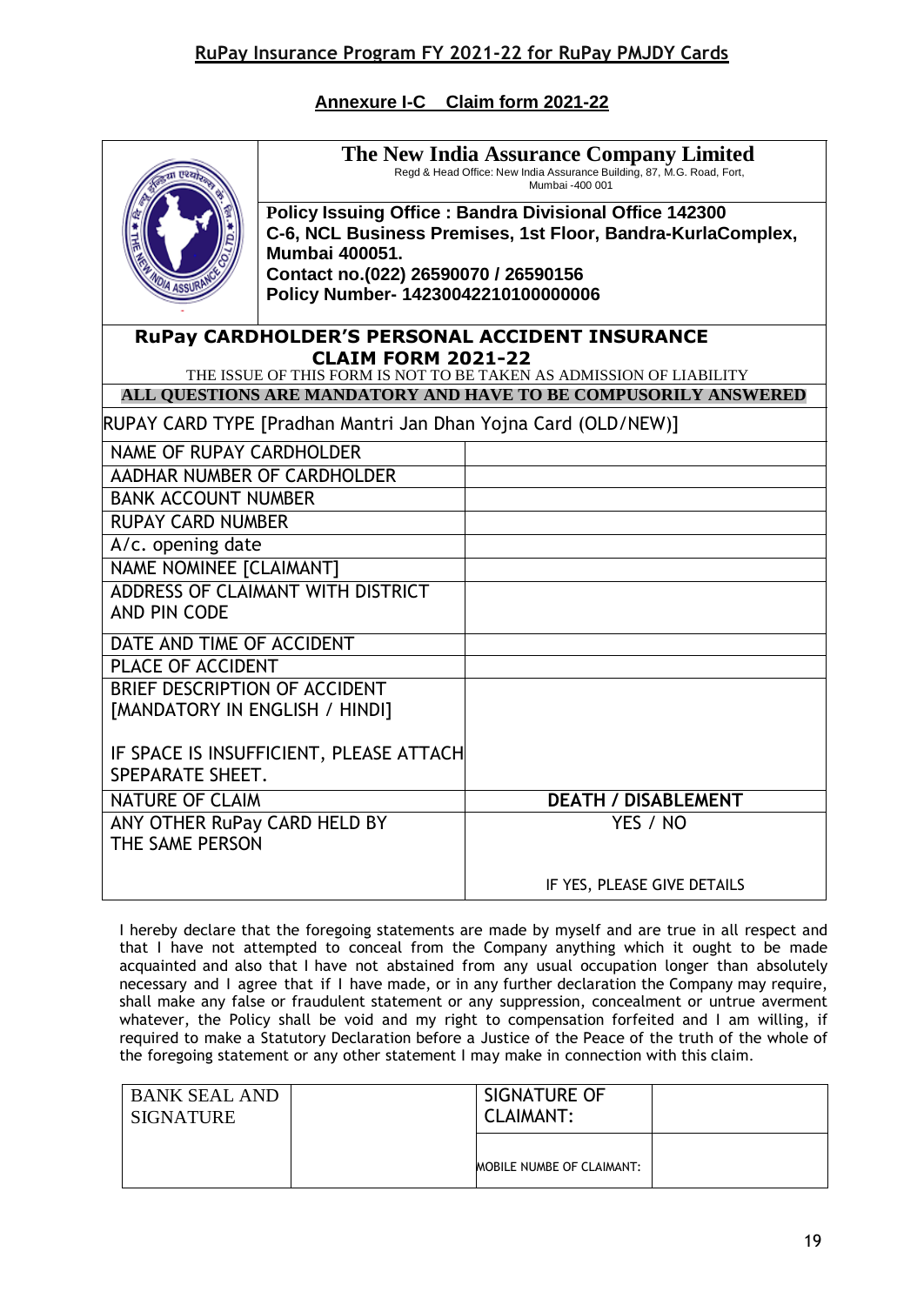### **RuPay Insurance Program FY 2021-22 for RuPay PMJDY Cards**

### **WITNESS CERTIFICATE**

#### **[TO BE FILLED UP AND SIGNED BY AN EYE WITNESS TO THE ACCIDENT IF ANY]**

I hereby certify that I was present when the Accident occurred to Mr./ Ms. the contract of the contract of the contract of the contract of the day of the contract of the day of the contract of the contract of the contract of the contract of the contract of the contract of the contract of the \_20 \_\_ in the manner stated by him/her over leaf, that it

was caused by which \* was / was not his/her

willful act and that he /she \* was / was not under the influence of intoxicating liquor at the time.

\*Strike out which is not applicable

SIGNATURE & DATE

NAME OF WITNESS ADDRESS **OCCUPATION** 

# **MEDICAL CERTIFICATE for DISABILITY CLAIMS ONLY**

Disability Claims must be supported by medical evidence furnished by the Insured and at his expense.

| NAME OF THE INJURED PERSON [CLAIMANT]                                                                                                                            |       |
|------------------------------------------------------------------------------------------------------------------------------------------------------------------|-------|
| SEX : [ MALE / FEMALE]                                                                                                                                           | AGE : |
| NATURE OF ACCIDENT                                                                                                                                               |       |
| WHETHER THE INJURIES ARE CONSISTENT TO<br>THE DESCRIPTION OF ACCIDENT.                                                                                           |       |
| DATE ON WHICH YOU FIRST ATTENDED THE<br><b>CLAIMANT FOR THE INJURY</b>                                                                                           |       |
| HAS THE CLAIMANT BEEN DISABLED<br><b>TOTALLY OR PARTIALLY</b>                                                                                                    |       |
| IS THE CLAIMANT SUFFERING<br><b>FROM</b><br>ANY<br>DISEASE/ ILLNESS/SYMPTOMS APART FROM THE<br>INJURY WHICH MAY TEND<br><b>RETARD</b><br>TO.<br><b>RECOVERY?</b> |       |
| IF YES, PLEASE GIVE DETAILS.                                                                                                                                     |       |
| IF YES, PLEASE GIVE DET                                                                                                                                          |       |
| IF YES, PLEASE GIVE DETAILS.                                                                                                                                     |       |
| TYPE OF DISABILITY AS DEFINED IN ANNEXURE                                                                                                                        |       |

Having personally examined the above named Insured, I certify that the above statements are correct and that the insured person is necessarily disabled by the accident referred to.

Signature:\_\_\_\_\_\_\_\_\_\_\_\_\_\_\_\_\_\_\_\_\_\_\_\_\_\_\_\_\_\_

| Name & Qualification: |  |
|-----------------------|--|
| Address:              |  |
| Date:                 |  |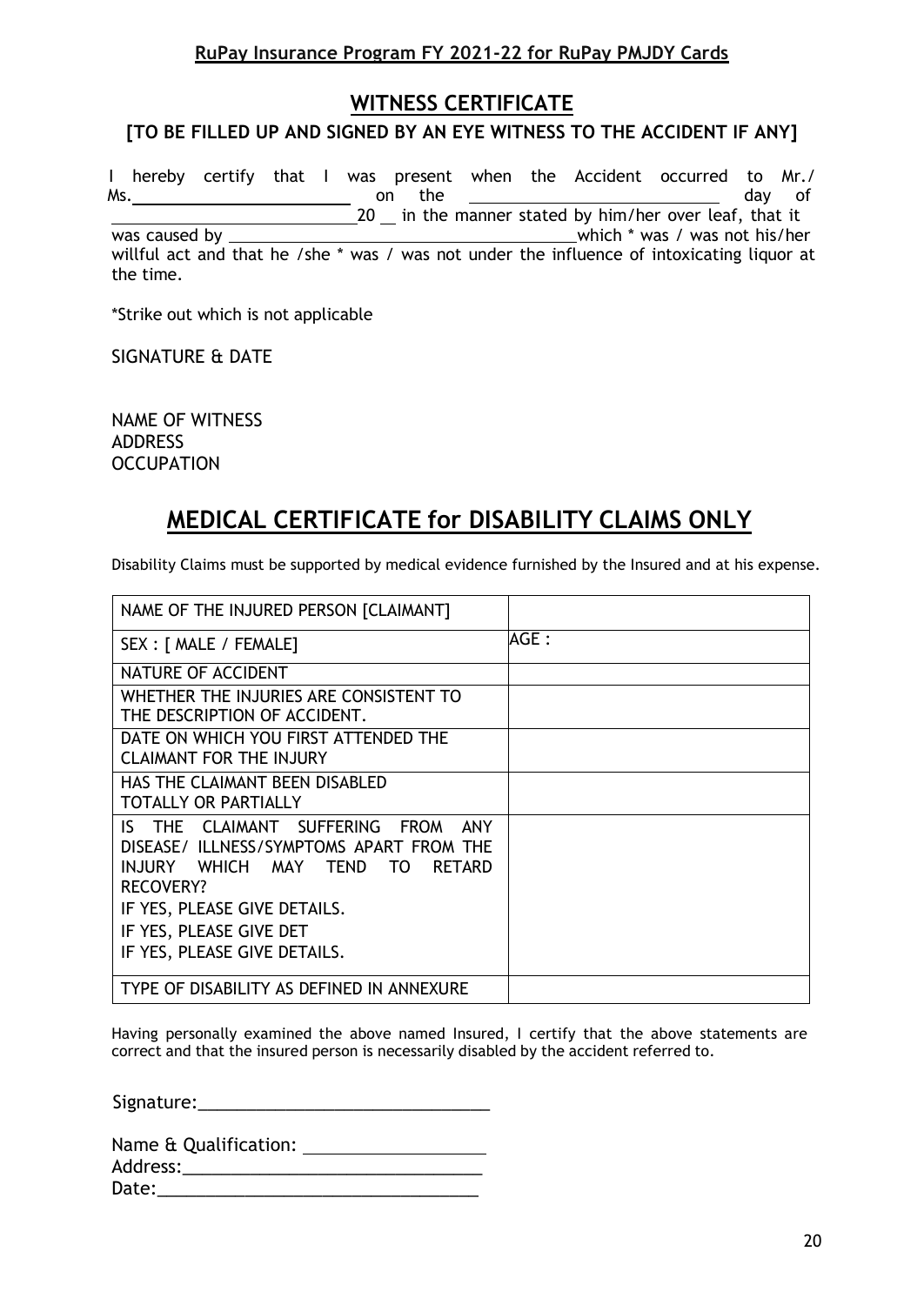| (FUK DISABILITY CLAIMS UNLY)                                        |                             |
|---------------------------------------------------------------------|-----------------------------|
| <b>The Disablement</b>                                              | Compensation expressed as a |
|                                                                     | percentage of Total Sum     |
|                                                                     | <b>Insured.</b>             |
| 1) Permanent Total Disablement                                      | 100%                        |
| 2) Permanent and incurable insanity                                 | 100%                        |
| 3) Permanent Total Loss of two Limbs                                | 100%                        |
| 4) Permanent Total Loss of Sight in both eyes                       | 100%                        |
| 5) Permanent Total Loss of Sight of one eye and one                 | 100%                        |
| <b>Limb</b>                                                         |                             |
| 6) Permanent Total Loss of Speech                                   | 100%                        |
| 7) Complete removal of the lower jaw                                | 100%                        |
| 8) Permanent Total Loss of Mastication                              | 100%                        |
| 9) Permanent Total Loss of the central nervous system               | 100%                        |
| or the thorax and all abdominal organs resulting in the             |                             |
| complete inability to engage in any job and the inability           |                             |
| to carry out <b>Daily Activities</b> essential to life without full |                             |
| time assistance                                                     |                             |
| 10) Permanent Total Loss of Hearing in both ears                    | 75%                         |
| 11) Permanent Total Loss of one Limb                                | 50%                         |
|                                                                     |                             |
| 12) Permanent Total Loss of Sight of one eye                        | 50%                         |
| 13) Permanent Total Loss of Hearing in one ear                      | 15%                         |
| 14) Permanent Total Loss of the lens in one eye                     | 25%                         |
| 15) Permanent Total Loss of use of four fingers and                 | 40%                         |
| thumb of either hand                                                |                             |
| 16) Permanent Total Loss of use of four fingers of                  | 20%                         |
| either hand                                                         |                             |
| 17) Permanent Total Loss of use of one thumb of either              |                             |
| hand:                                                               |                             |
| a) Both Joints                                                      | 20%                         |
| b) One joint                                                        | 10%                         |
|                                                                     |                             |
| 18) Permanent Total Loss of one finger of either hand:              |                             |
| • Three joints                                                      | 5%                          |
| • Two joints                                                        | 3.5%                        |
| • One joint                                                         | 2%                          |
| 19) Permanent Total Loss of use of toes:                            |                             |
| All-one foot                                                        | 15%                         |
| <b>Big-both Joints</b>                                              | 5%                          |
| • Big-one joint                                                     | 2%                          |
| • Other than Big- each toe                                          | 2%                          |
| 20) Established non-union of fractured leg or kneecap               | 10%                         |
| 21) Shortening of leg by at least 5cms                              | 7.50%                       |
| 22) Ankylosis of the elbow, hip or knee                             | 20%                         |

## (FOR DISABILITY CLAIMS ONLY)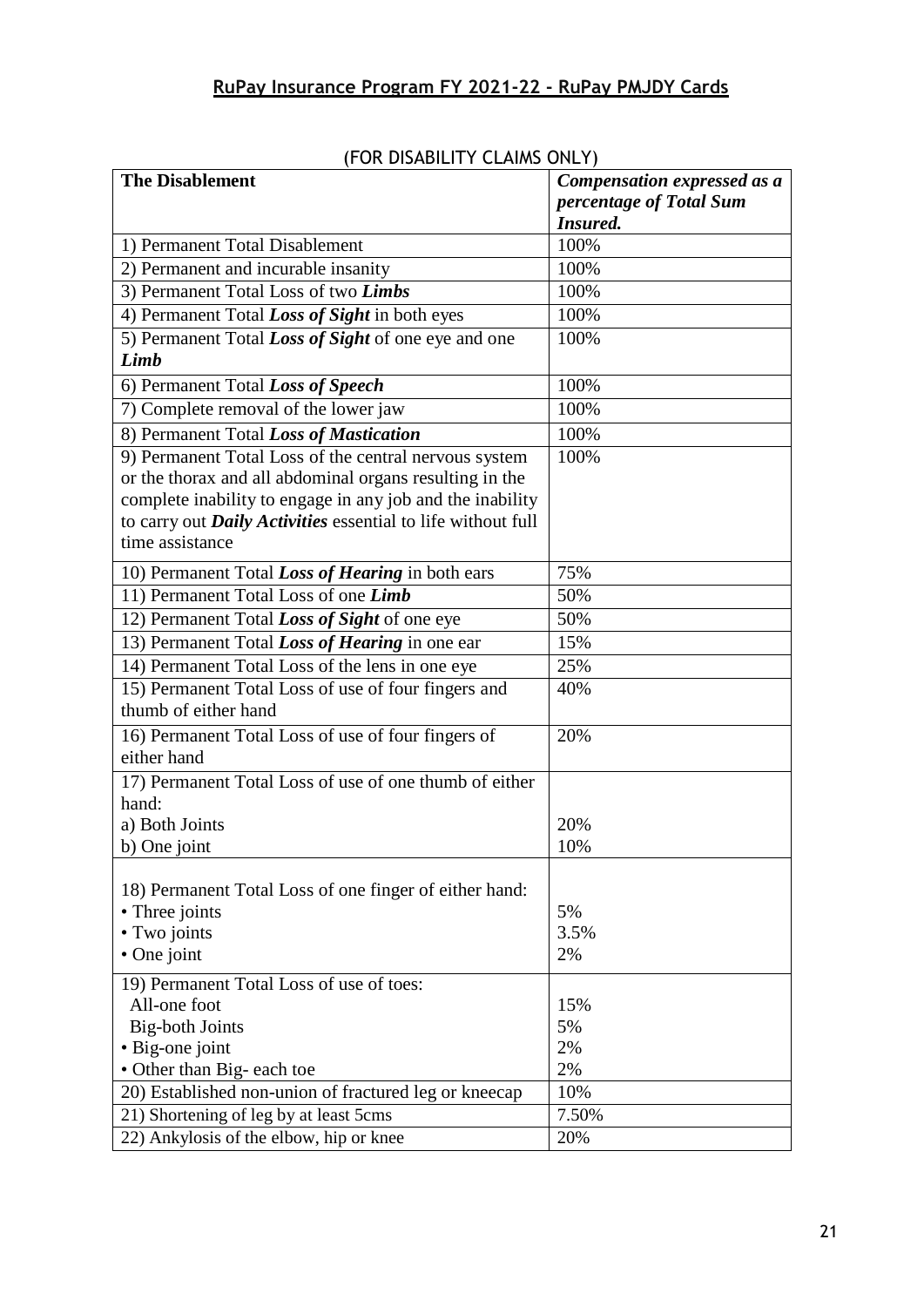### **RuPay Insurance Program FY 2021-22 - RuPay PMJDY Cards**

**Annexure I-D Declaration form 2021-22**



# **Declaration from Bank**

|                                                                                                                                                                                                                                |         | is |
|--------------------------------------------------------------------------------------------------------------------------------------------------------------------------------------------------------------------------------|---------|----|
|                                                                                                                                                                                                                                | and was |    |
| issued a RuPay PMJDY Card bearing no the state of the state of the state of the state of the state of the state of the state of the state of the state of the state of the state of the state of the state of the state of the |         |    |
|                                                                                                                                                                                                                                |         |    |

#### **Card Type: [PMJDY (OLD/NEW) please specify]**

**A.** Details of Customer induced transaction qualifying for the RuPay Insurance Program 2021-22.

| Date of Transaction |  |
|---------------------|--|
|---------------------|--|

| Type of Transaction |  |
|---------------------|--|
|---------------------|--|

Brief Description of transaction:

[Copy of Account Statement with highlighted qualifying transaction to be attached]

\_\_\_\_\_\_\_\_\_\_\_\_\_\_\_\_\_\_\_\_\_\_\_\_\_\_\_\_\_\_\_\_\_\_\_\_\_\_\_\_\_\_\_\_\_\_\_\_\_\_\_\_\_\_\_\_\_\_\_\_\_\_\_\_\_ \_\_\_\_\_\_\_\_\_\_\_\_\_\_\_\_\_\_\_\_\_\_\_\_\_\_\_\_\_\_\_\_\_\_\_\_\_\_\_\_\_\_\_\_\_\_\_\_\_\_\_\_\_\_\_\_\_\_\_\_\_\_\_\_\_

| <b>B.</b> Details of Nominee/ Legal Heir<br>Name of Nominee / Legal Heir                                                                                                                                                                                                                                                           | $\bullet$ . The contract of the contract of the contract of the contract of the contract of the contract of the contract of the contract of the contract of the contract of the contract of the contract of the contract of the co    |
|------------------------------------------------------------------------------------------------------------------------------------------------------------------------------------------------------------------------------------------------------------------------------------------------------------------------------------|---------------------------------------------------------------------------------------------------------------------------------------------------------------------------------------------------------------------------------------|
|                                                                                                                                                                                                                                                                                                                                    |                                                                                                                                                                                                                                       |
| Relation with Cardholder                                                                                                                                                                                                                                                                                                           |                                                                                                                                                                                                                                       |
| Nominee's/ Legal Heir Bank Name                                                                                                                                                                                                                                                                                                    | $\ddot{\bullet}$ . The contract of the contract of the contract of the contract of the contract of the contract of the contract of the contract of the contract of the contract of the contract of the contract of the contract of th |
| Nominee's / Legal Heir Account Number                                                                                                                                                                                                                                                                                              | $\ddot{\bullet}$ . The contract of the contract of the contract of the contract of the contract of the contract of the contract of the contract of the contract of the contract of the contract of the contract of the contract of th |
| Nominee's/ Legal Heir Account IFSC                                                                                                                                                                                                                                                                                                 | $\ddot{\cdot}$ , and the contract of the contract of the contract of the contract of the contract of the contract of the contract of the contract of the contract of the contract of the contract of the contract of the contract o   |
| $\mathbf{r}$ $\mathbf{r}$ $\mathbf{r}$ $\mathbf{r}$ $\mathbf{r}$ $\mathbf{r}$ $\mathbf{r}$ $\mathbf{r}$ $\mathbf{r}$ $\mathbf{r}$ $\mathbf{r}$ $\mathbf{r}$ $\mathbf{r}$ $\mathbf{r}$ $\mathbf{r}$ $\mathbf{r}$ $\mathbf{r}$ $\mathbf{r}$ $\mathbf{r}$ $\mathbf{r}$ $\mathbf{r}$ $\mathbf{r}$ $\mathbf{r}$ $\mathbf{r}$ $\mathbf{$ |                                                                                                                                                                                                                                       |

[Copy of Pass Book/ Cancelled Cheque of Nominee/Legal Heir's A/c. to be attached]

[In case Nominee details are not available, Legal Procedure to be adopted as per Bank's guidelines and Legal Heirs details to be provided]

### AUTHORISED SIGNATORY WITH BANK SEAL.